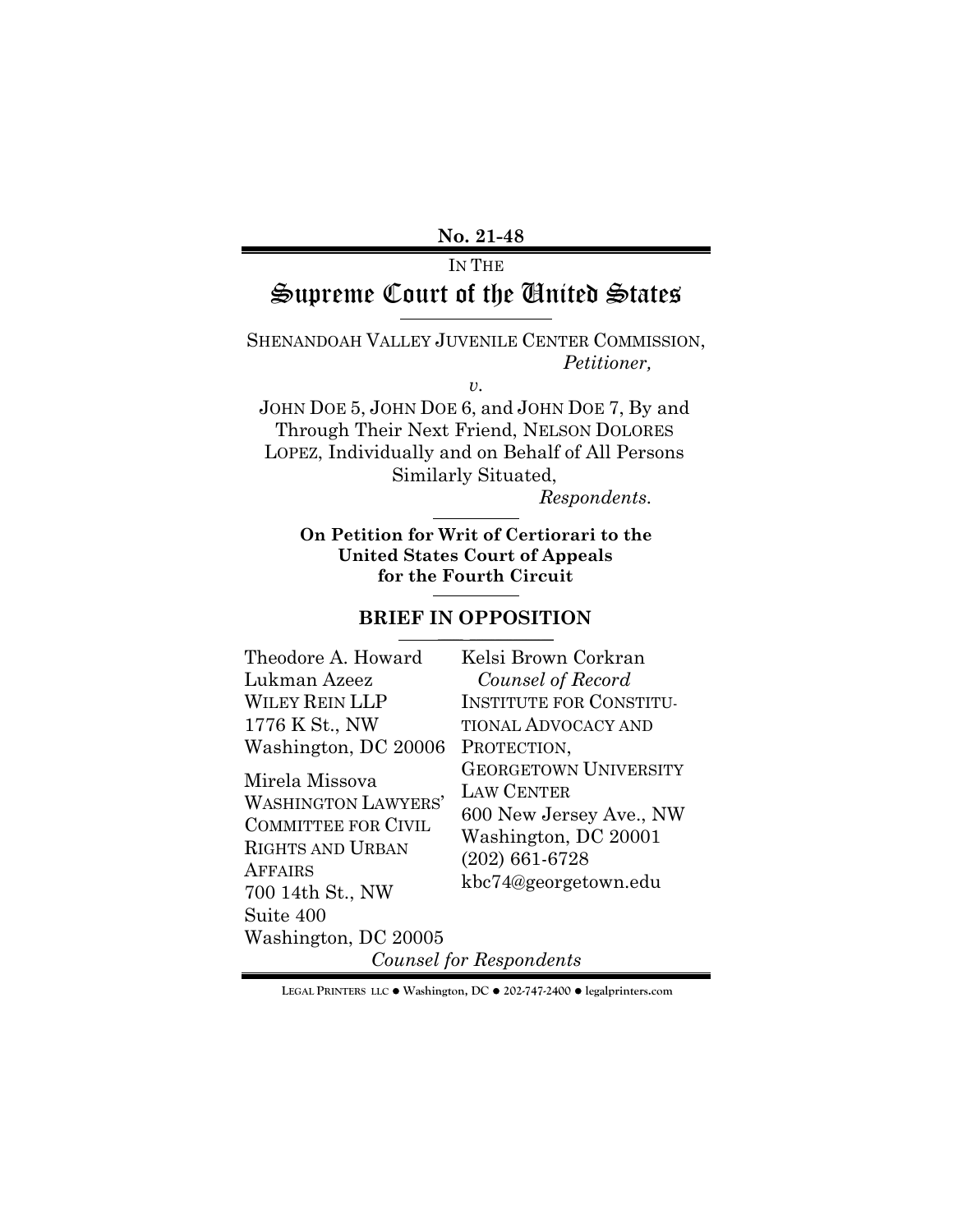#### **QUESTIONS PRESENTED**

<span id="page-1-0"></span>(1) Did the Fourth Circuit correctly hold that the *Youngberg* professional judgment standard applies to a facility charged with providing care for unaccompanied immigrant minors who are in state custody for caretaking purposes, rather than punitive purposes, and who require a secure setting due to concerns that they pose a safety risk to themselves or others?

(2) Did the Fourth Circuit correctly determine that respondents' claim of inadequate mental health care is redressable because petitioner can unilaterally implement much of the relief respondents seek, and with respect to any relief that might require approval from the Department of Health and Human Services' Office of Refugee Resettlement, petitioner "plays the determinative role" in proposing what mental health services to provide?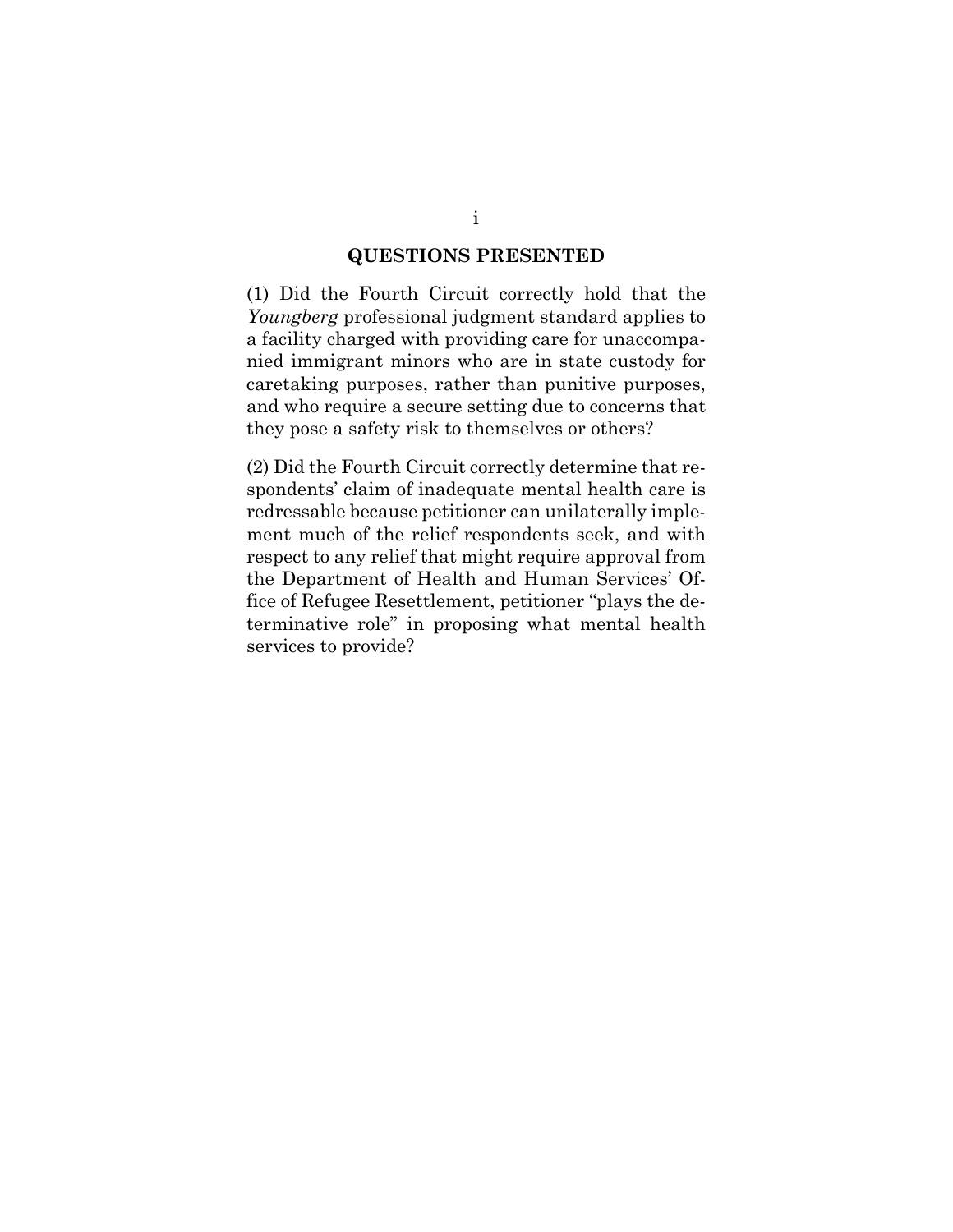# **TABLE OF CONTENTS**

<span id="page-2-0"></span>

|     | STATEMENT OF THE CASE 4                                                                                                                                                     |
|-----|-----------------------------------------------------------------------------------------------------------------------------------------------------------------------------|
|     | REASONS FOR DENYING THE PETITION16                                                                                                                                          |
| I.  | The Fourth Circuit's holding that the<br>Youngberg standard applies to respondents'<br>inadequate mental health care claim does not<br>merit this Court's review16          |
|     | A. The Court of Appeals' holding does not<br>implicate any circuit split16                                                                                                  |
|     | B. Even if A.M. conflicted with the decision<br>below, it would not merit this Court's                                                                                      |
|     | C. The decision below faithfully applies this<br>Court's precedent regarding the standard<br>of care for individuals institutionalized for<br>their own health and safety25 |
| II. | Petitioner offers no reason for this Court to<br>review the Fourth Circuit's determination<br>that respondents' claim is redressable29                                      |
|     | III. This case is a poor vehicle for the Court's                                                                                                                            |
|     |                                                                                                                                                                             |

ii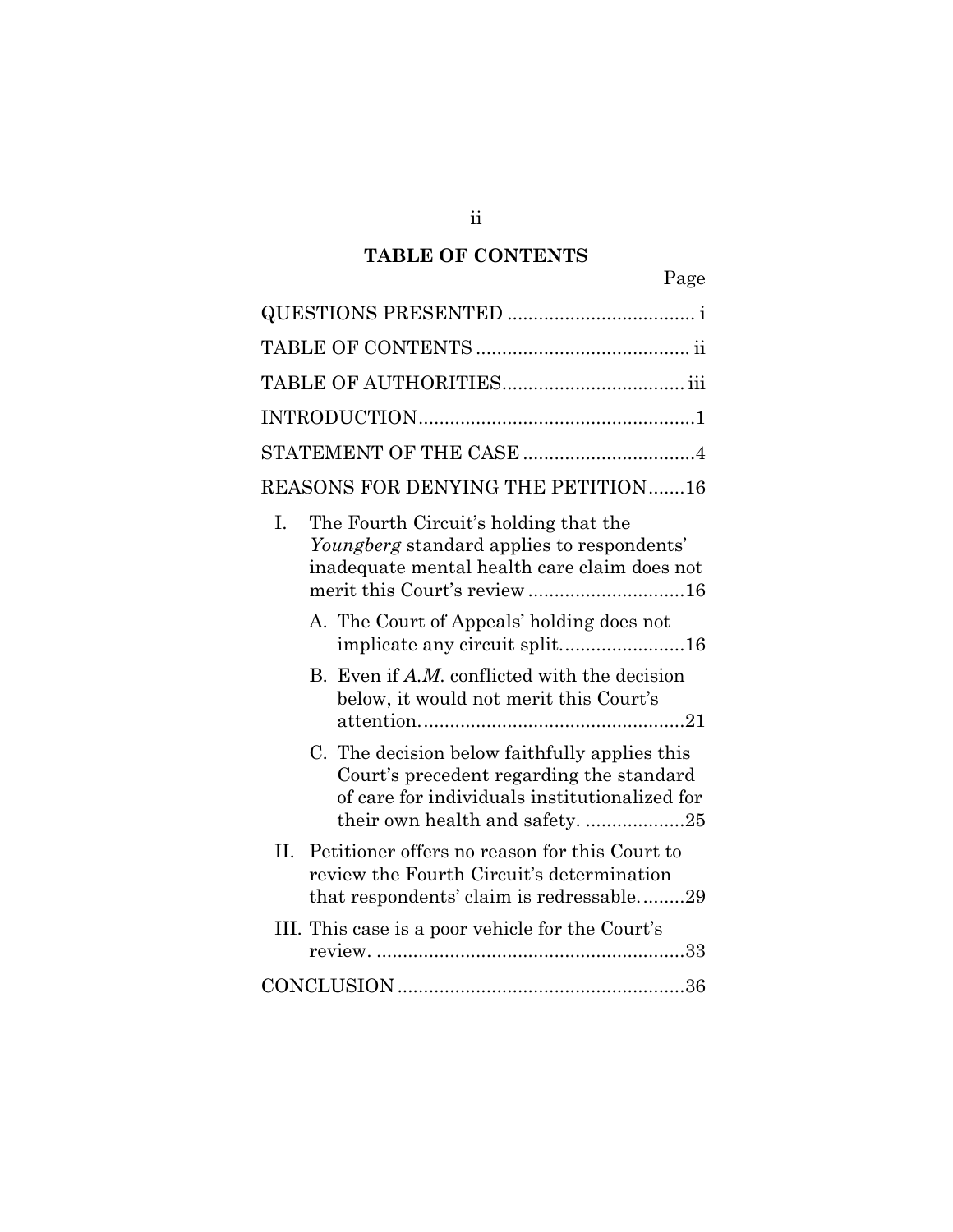# **TABLE OF AUTHORITIES**

Page(s)

# <span id="page-3-0"></span>**CASES**

| A.M. ex rel. J.M.K. v. Luzerne Cty. Juvenile Det.  |
|----------------------------------------------------|
| Ctr.                                               |
| 372 F.3d 572 (3d Cir. 2004)1, 17, 18, 21           |
| Allen v. Illinois,                                 |
|                                                    |
| Ammons v. State of Washington Dep't of Soc. &      |
| Health Servs.,                                     |
|                                                    |
| Battista v. Clarke,                                |
|                                                    |
| Bellotti v. Baird,                                 |
|                                                    |
| Bennett v. Spear,                                  |
|                                                    |
| Cutter v. Wilkinson,                               |
|                                                    |
| Genesis Healthcare Corp v. Symczyk,                |
|                                                    |
| In re Gault,                                       |
|                                                    |
| J.D.B. v. North Carolina,                          |
|                                                    |
| Loggerhead Turtle v. Cty. Council of Volusia Cty., |
| Fla.,                                              |
|                                                    |

iii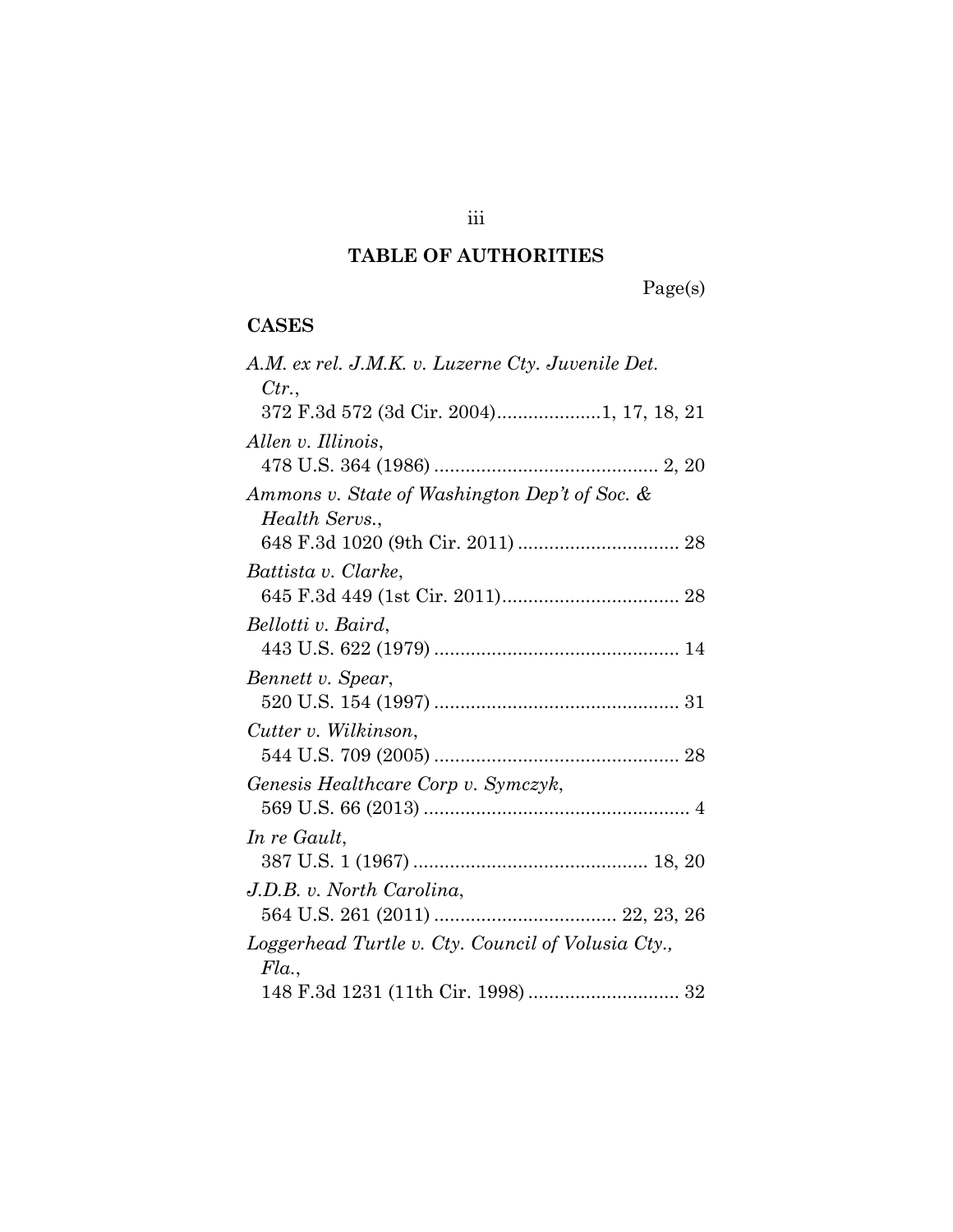| Miller v. Alabama,                               |
|--------------------------------------------------|
|                                                  |
| Milonas v. Williams,                             |
|                                                  |
| Patten v. Nichols,                               |
|                                                  |
| Reno v. Flores,                                  |
|                                                  |
| Roper v. Simmons,                                |
|                                                  |
| San Luis & Delta-Mendota Water Auth. v.          |
| Salazar,                                         |
|                                                  |
| Soc'y for Good Will to Retarded Child., Inc. v.  |
| Cuomo,                                           |
|                                                  |
| Tolan v. Cotton,                                 |
|                                                  |
| Utah v. Evans,                                   |
|                                                  |
| Weaver's Cove Energy, LLC v. R.I. Coastal Res.   |
| Mgmt. Council,                                   |
|                                                  |
| Winston ex rel. Winston v. Child. & Youth Servs. |
| of Delaware Cty.,                                |
|                                                  |
| Youngberg v. Romeo,                              |
|                                                  |

iv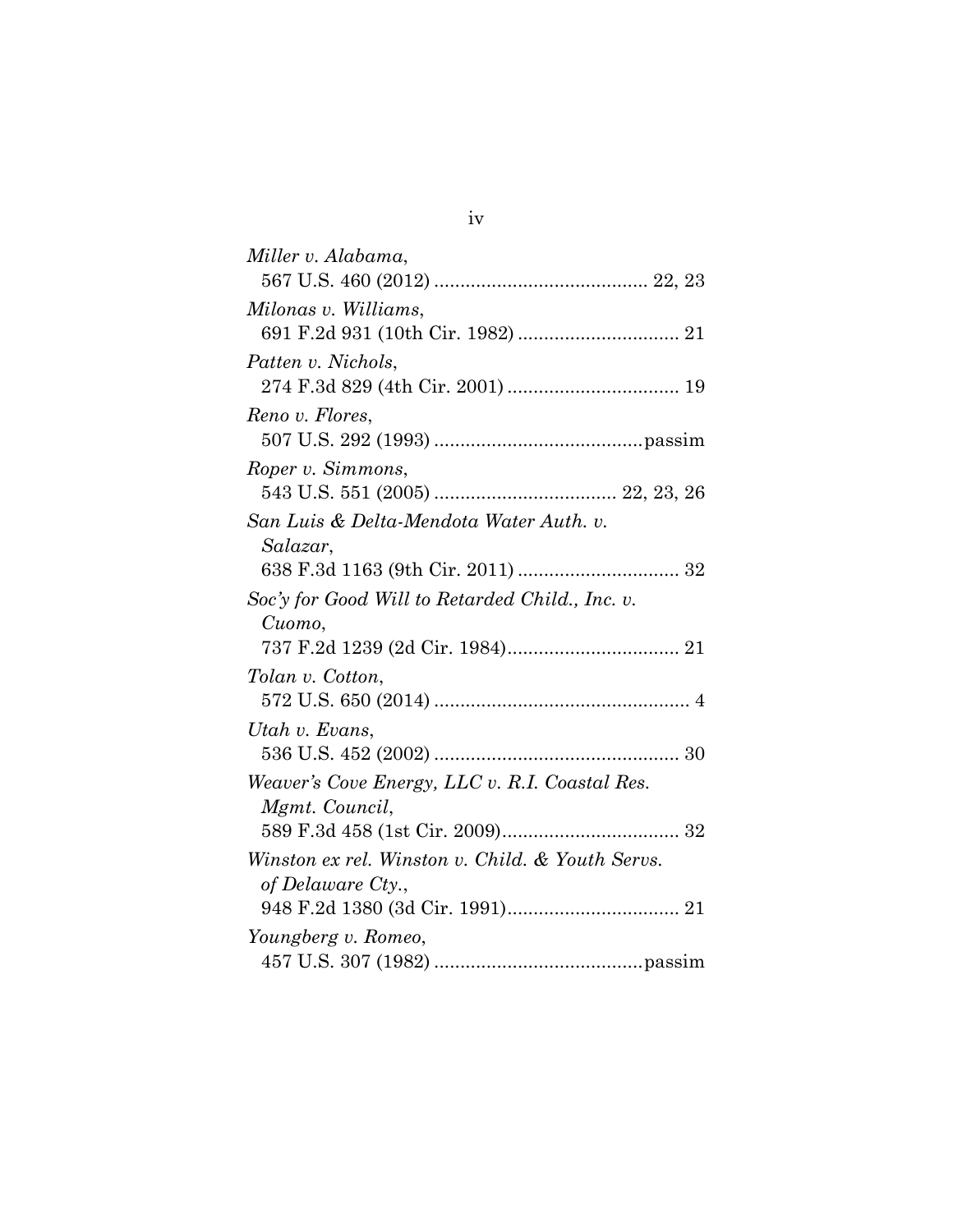# **STATUTES**

# **ADMINISTRATIVE AND EXECUTIVE MATERIALS**

| Letter of Findings from Bradley J. Schlozman,    |
|--------------------------------------------------|
| Acting Assistant Attorney General, Civil Rights  |
| Division, to Mitch Daniels, Governor of Indiana, |
| Re: Investigation of the South Bend Juvenile     |
| Correctional Facility (Sept. 9, 2005) 23, 24     |
| Letter of Findings from Thomas E. Perez,         |
| Assistant Attorney General, Civil Rights         |
| Division, to Michel Claudet, President,          |
| Terrebonne Parish, Re: Terrebonne Parish         |
| Juvenile Detention Center (Jan. 18, 2011)  24    |
| Letter of Findings from Thomas E. Perez,         |
| Assistant Attorney General, Civil Rights         |
| Division, to Robert Moore, Chair, Leflore County |
| Board of Supervisors, Re: Investigation of the   |
| Leflore County Juvenile Detention Center (Mar.   |
|                                                  |
|                                                  |

v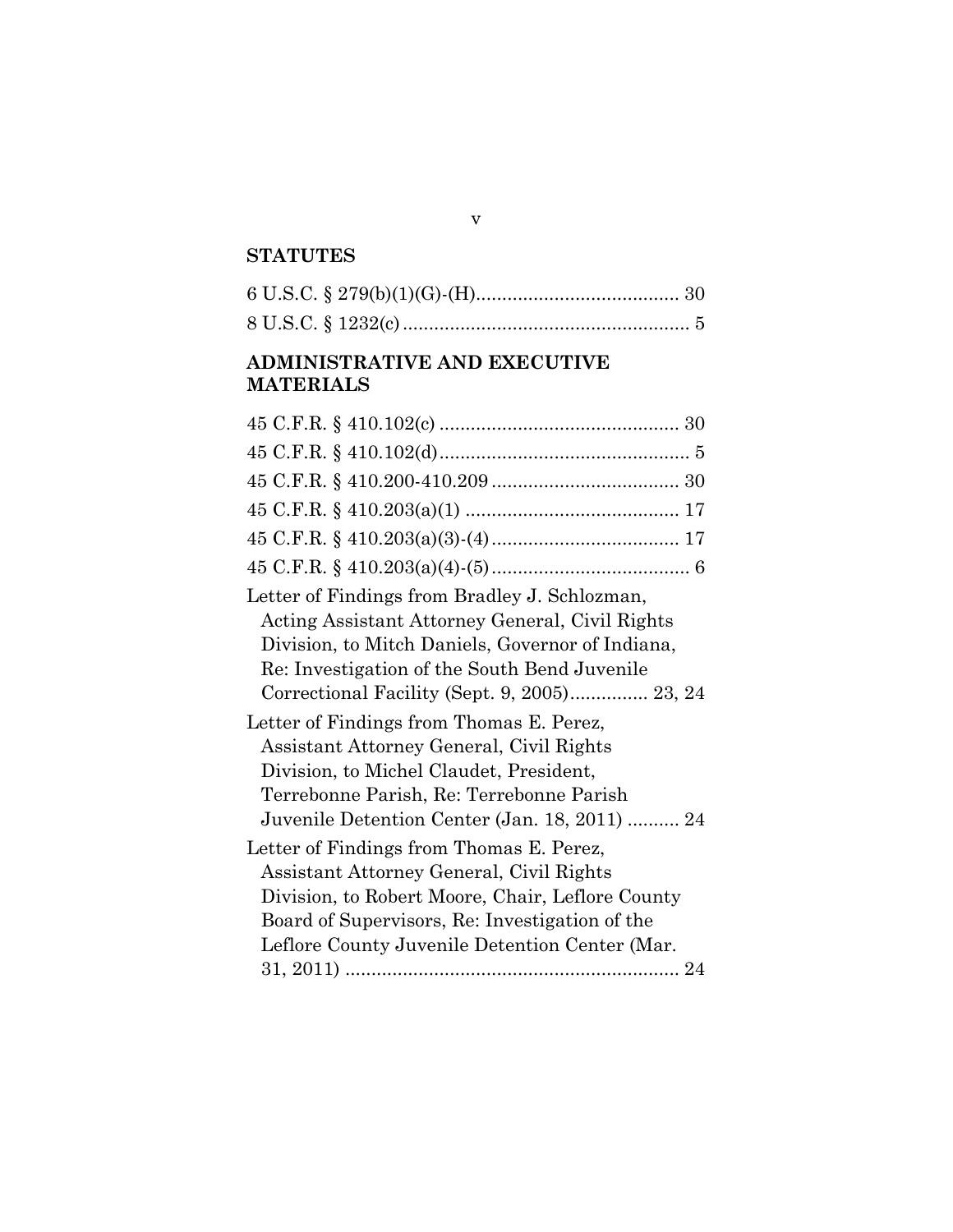#### **OTHER AUTHORITIES**

Brief for the Appellant, *A.M. ex rel. J.M.K. v. Luzerne Cty. Juvenile Det. Ctr.*, 372 F.3d 572 (3d Cir. 2004) (No. 03-3075), 2003 WL 24301184 ...... 22 Brief of Appellee, *A.M. ex rel. J.M.K. v. Luzerne Cty. Juvenile Det. Ctr.*, 372 F.3d 572 (3d Cir. 2004) (No. 03-3075), 2003 WL 24301186.............. 22

Reply Brief for Appellant, *A.M. ex rel. J.M.K. v. Luzerne Cty. Juvenile Det. Ctr.*, 372 F.3d 572 (3d Cir. 2004) (No. 03-3075), 2004 WL 3757228 ........ 22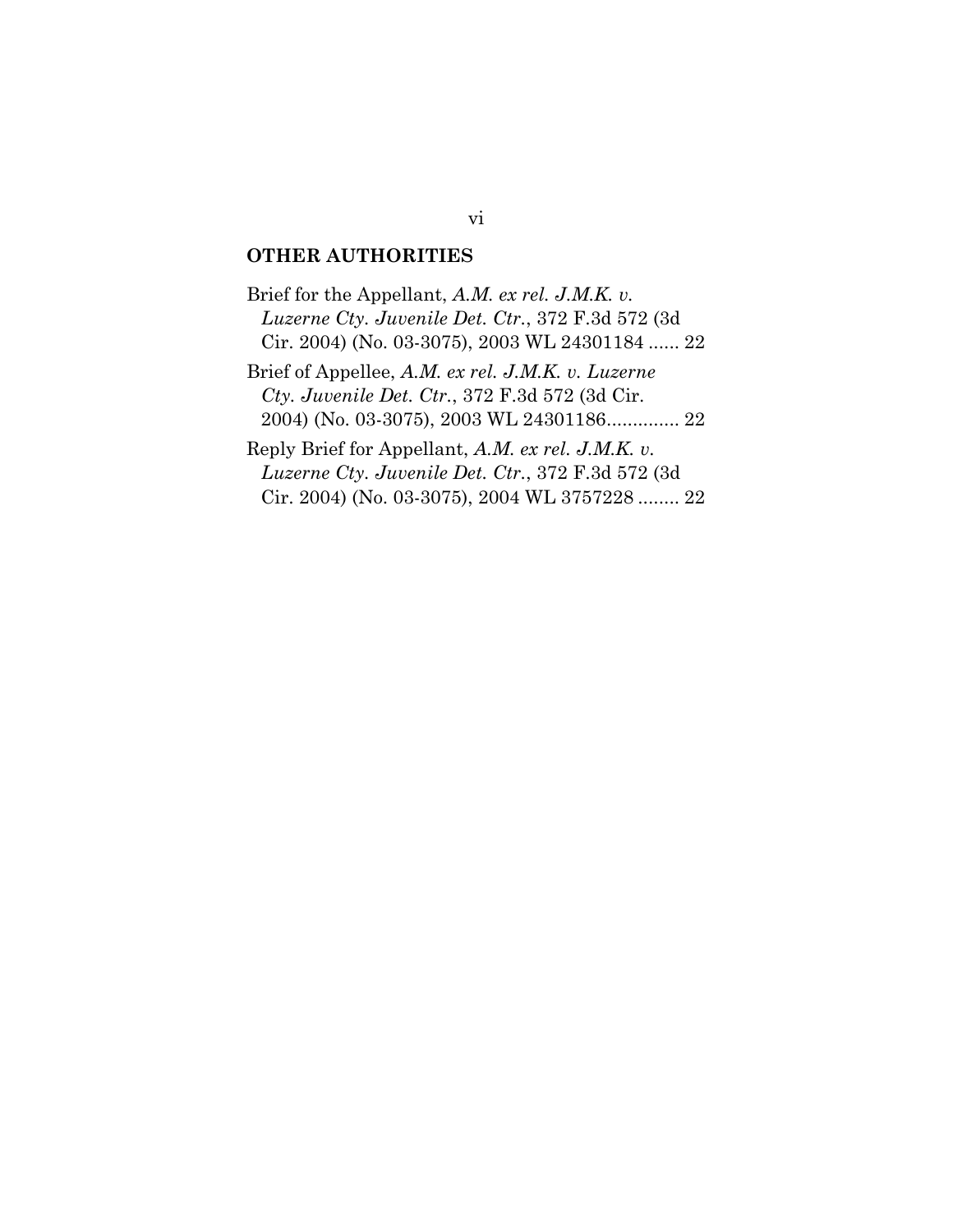#### **INTRODUCTION**

<span id="page-7-0"></span>In *Youngberg v. Romeo*, 457 U.S. 307, 321-23 (1982), this Court held that persons in government custody for caretaking purposes "are entitled to more considerate treatment and conditions of confinement than criminals," whose confinement conditions are "designed to punish" and therefore need satisfy only a deliberate indifference standard. In caretaking settings, the Court ruled, the provision of treatment shall not be "such a substantial departure from accepted professional judgment, practice, or standards as to demonstrate that the person responsible actually did not base the decision on such a judgment." *Id*. at 323.

In the decision below, the Fourth Circuit concluded that because respondents are minors in government custody for caretaking purposes rather than punishment, the *Youngberg* professional judgment standard applies to their claim that petitioner failed to provide them with adequate mental health care. The court of appeals then remanded to the district court to determine in the first instance whether the evidence supports petitioner's argument that it is entitled to summary judgment under that standard.

The petition offers no reason for this Court to review that decision. Petitioner's claimed circuit split is based on one Third Circuit decision involving a facility for juveniles detained pursuant to delinquency proceedings, which that court described as akin to "a prison setting." *A.M. ex rel. J.M.K. v. Luzerne Cty. Juvenile Det. Ctr.*, 372 F.3d 572, 579 (3d Cir. 2004). By contrast, respondents are in government custody not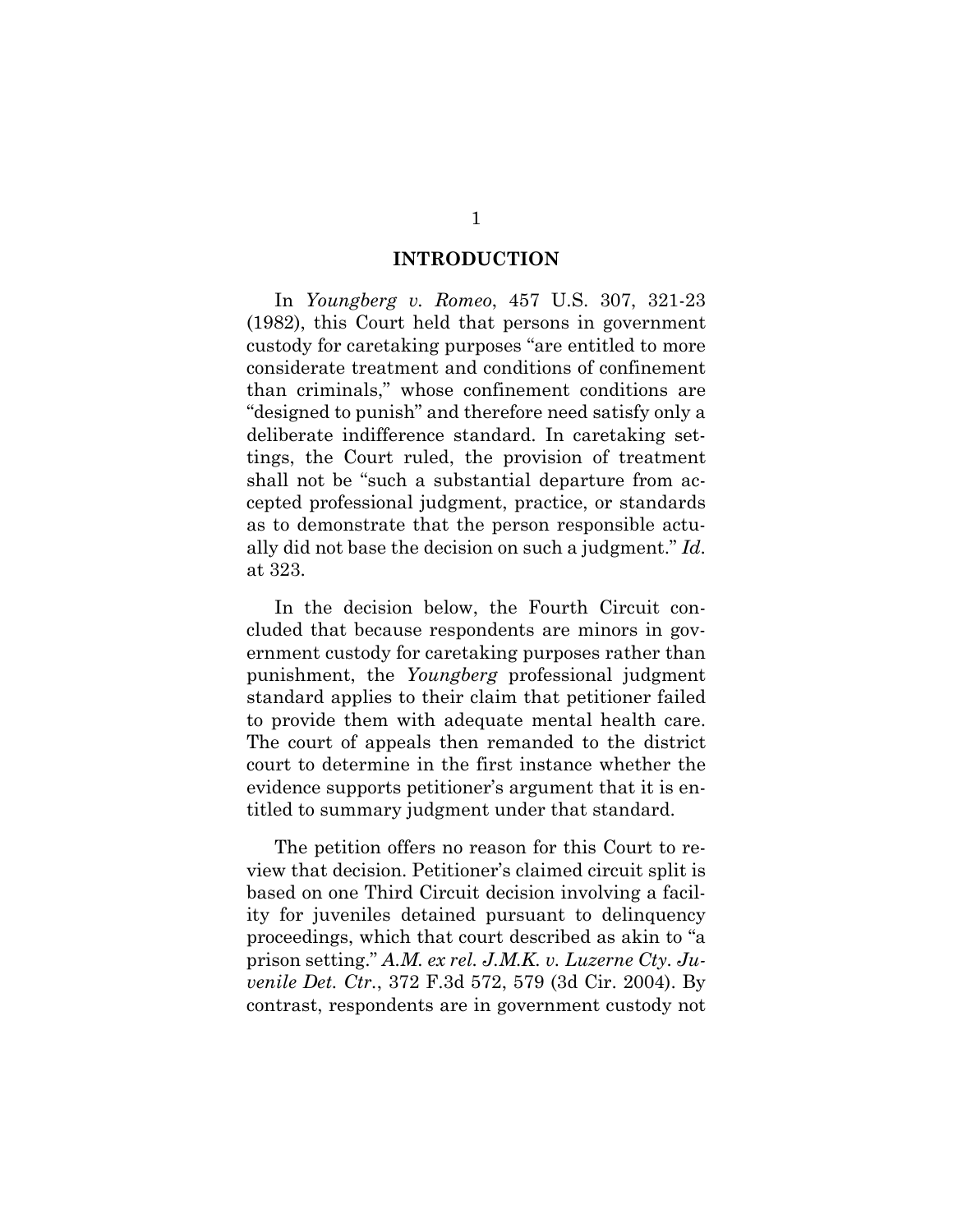because they are awaiting adjudication on criminal charges, but because they have no adult caretaker. As this Court recognized in *Reno v. Flores*, 507 U.S. 292, 298 (1993), "'[l]egal custody' rather than 'detention' more accurately describes" the residential services provided to unaccompanied immigrant children, which are similar to "shelter care, foster care, group care, and related services to dependent children." *Cf*. *Allen v. Illinois*, 478 U.S. 364, 373 (1986) (describing juvenile detention system as one where "the State intended to punish its juvenile offenders," rather than "treat[]" them).

Petitioner emphasizes that respondents are in a secure facility due to concerns that they pose a safety risk to themselves or others, but as the court of appeals explained, that was equally true for the *Youngberg* plaintiff, who was institutionalized due to violent behavior that made it difficult to care for him in a less secure setting. Pet. App. A26-27. As with the mentally incapacitated *Youngberg* plaintiff, "treatment is a primary objective for the traumatized youth placed at" petitioner's facility. Pet. App. A28. Respondents are thus categorically different from the *A.M*. plaintiff for *Youngberg* purposes.

Not only does *A.M*. fail to establish any division of authority, it is also sufficiently unreasoned and outdated that if the Third Circuit is confronted with a similar case in the future, it may well reach a different result. In particular, *A.M.*'s conclusory treatment of juvenile criminal detainees as identical to adult criminal detainees predates this Court's precedent establishing that the Constitution imposes higher standards for the confinement of children, as well as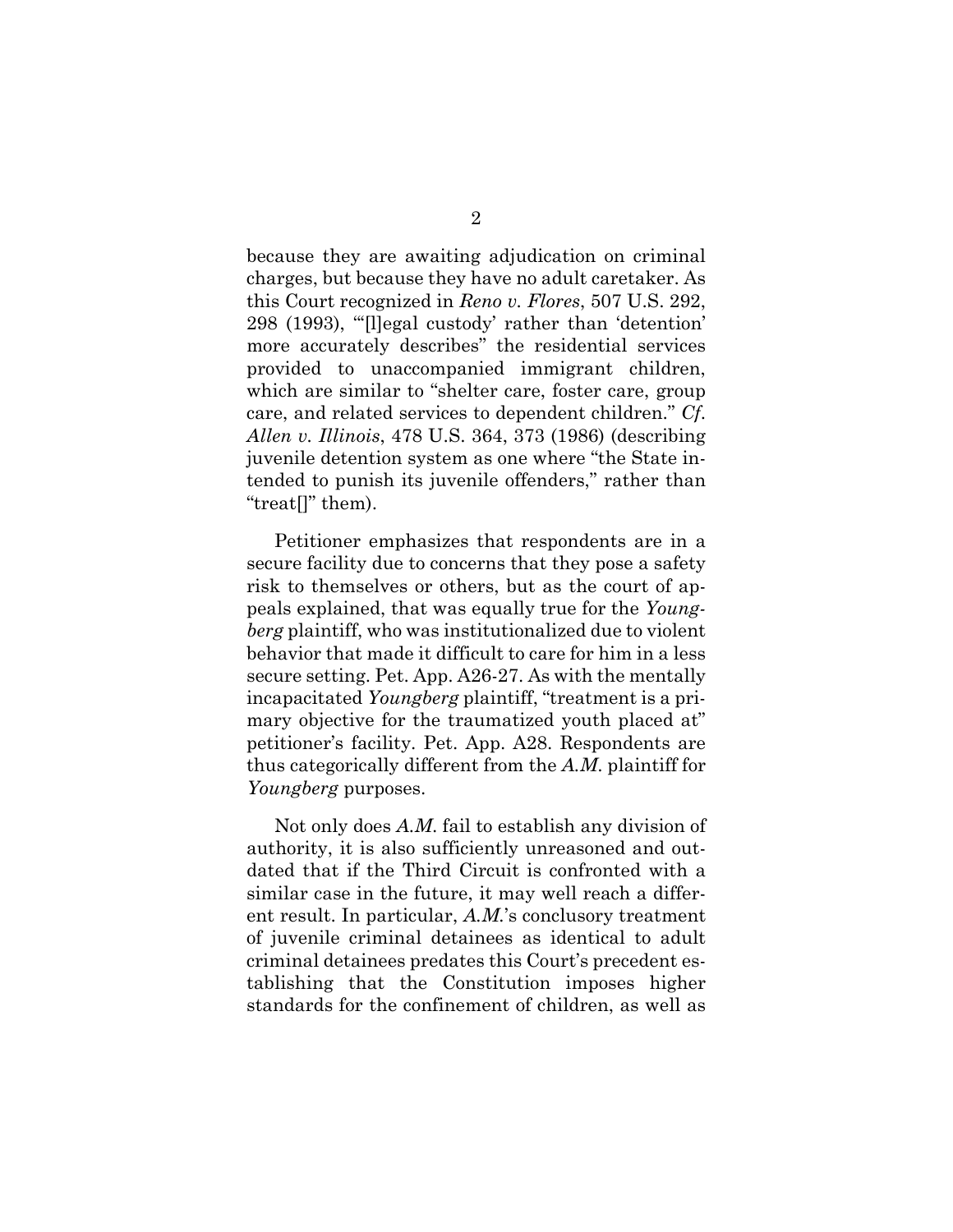position statements by the U.S. Department of Justice recognizing that the *Youngberg* standard of care governs juvenile-detention facilities.

Petitioner also asks this Court to review the Fourth Circuit's determination that respondents' claim is redressable. The court of appeals relied on two separate rationales in reaching this conclusion. First, it found that much of the relief respondents seek is implementable by petitioner without approval from the United States Department of Health and Human Service's Office of Refugee Resettlement ("ORR"). Pet. App. A20. Second, even for any limited relief that might require ORR approval, SVJC "plays the determinative role in deciding what treatment measures are proposed for implementation." Pet. App. A21. Petitioner does not purport to identify any division of authority implicated by this finding, and it fails to demonstrate any other basis for this Court's review of the Fourth Circuit's fact-bound application of settled law to respondents' requested relief.

Finally, even if the Court had an interest in the questions presented, this case would be a poor vehicle for review. The petition's interlocutory posture is such that this Court's resolution of the questions presented may be irrelevant to this litigation, and the unique nature of petitioner's facility—the only one of its kind nationwide—would render any ruling by this Court applicable only to petitioner.

<span id="page-9-0"></span>The Court should deny the petition.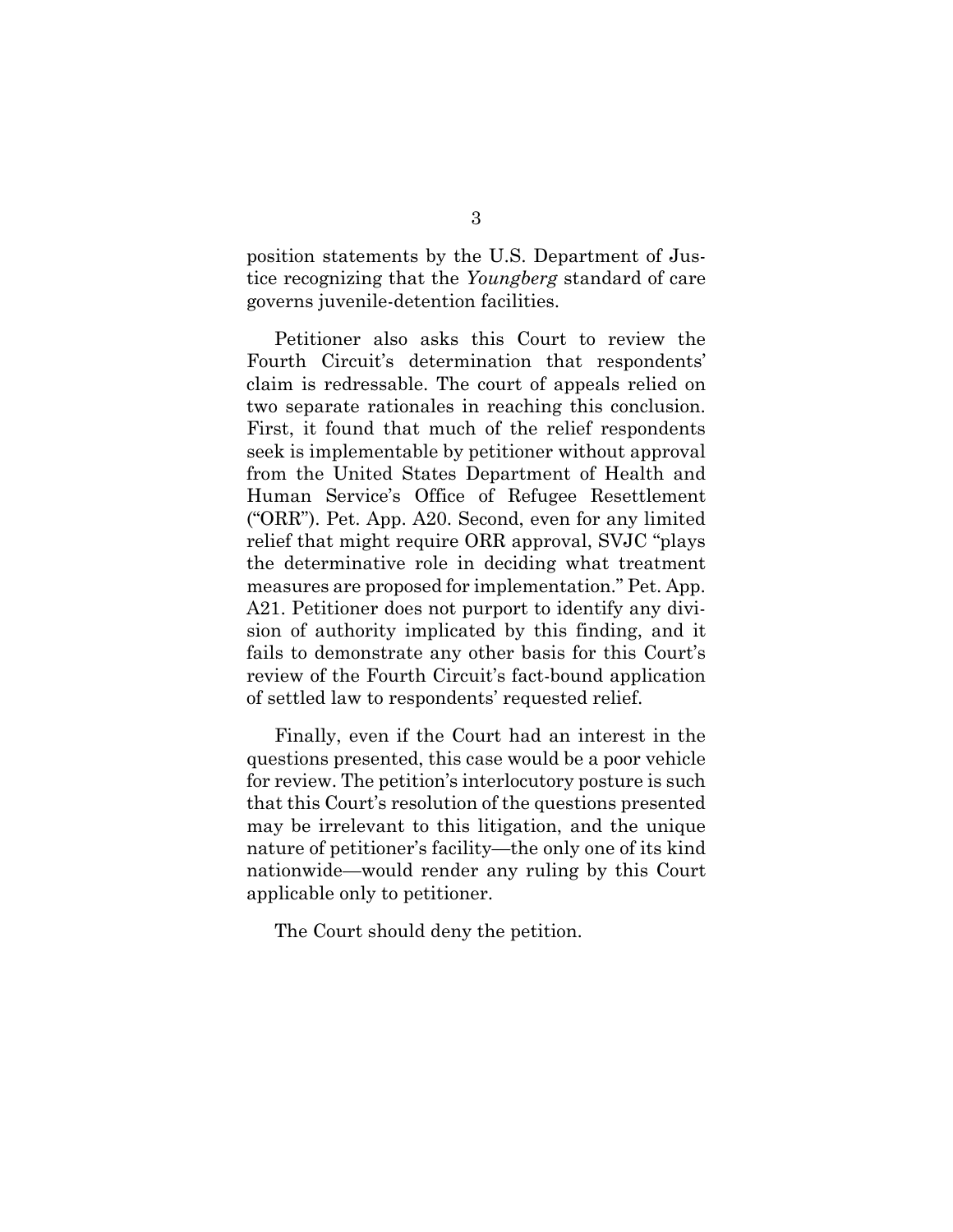#### **STATEMENT OF THE CASE**

#### *Respondents Are Unaccompanied Immigrant Minors Who Suffered Significant Past Trauma[1](#page-10-0)*

Respondents are minors who fled their native countries (primarily Honduras, Guatemala, Mexico, and El Salvador) without their parents to escape "appalling horrors," including brutal assault and witnessing the killings of friends and family members. Pet. App.  $A3.<sup>2</sup>$  $A3.<sup>2</sup>$  $A3.<sup>2</sup>$ 

At the time petitioner moved for summary judgment, the plaintiff class was represented by John Doe 4, who is from Honduras.[3](#page-10-2) Pet. App. A8. His mother abandoned him when he was young, and his father died in prison when he was about four years old. *Id*.

<span id="page-10-0"></span><sup>1</sup> Because it is petitioner that seeks summary judgment, the facts and inferences in the record must be viewed in the light most favorable to respondents as the non-moving party. *Tolan v. Cotton*, 572 U.S. 650, 657 (2014).

<span id="page-10-1"></span><sup>2</sup> Respondents cite to petitioner's Appendix (Pet. App.) and the Joint Appendix (J.A.) filed in the Fourth Circuit on January 6, 2020.

<span id="page-10-2"></span><sup>3</sup> On August 30, 2021, respondents filed an amended complaint removing Doe 4 as the class representative because he no longer resides at SVJC, and substituting in the current respondents. As the Fourth Circuit recognized and petitioner does not contest, "[b]ecause the class of unnamed persons described in the certification acquires a legal status separate from the interest asserted by the named plaintiff, a live controversy continues to exist, even if the claim of the named plaintiff becomes moot." Pet. App. A9 (citing *Genesis Healthcare Corp v. Symczyk*, 569 U.S. 66, 74 (2013) (internal alterations omitted)).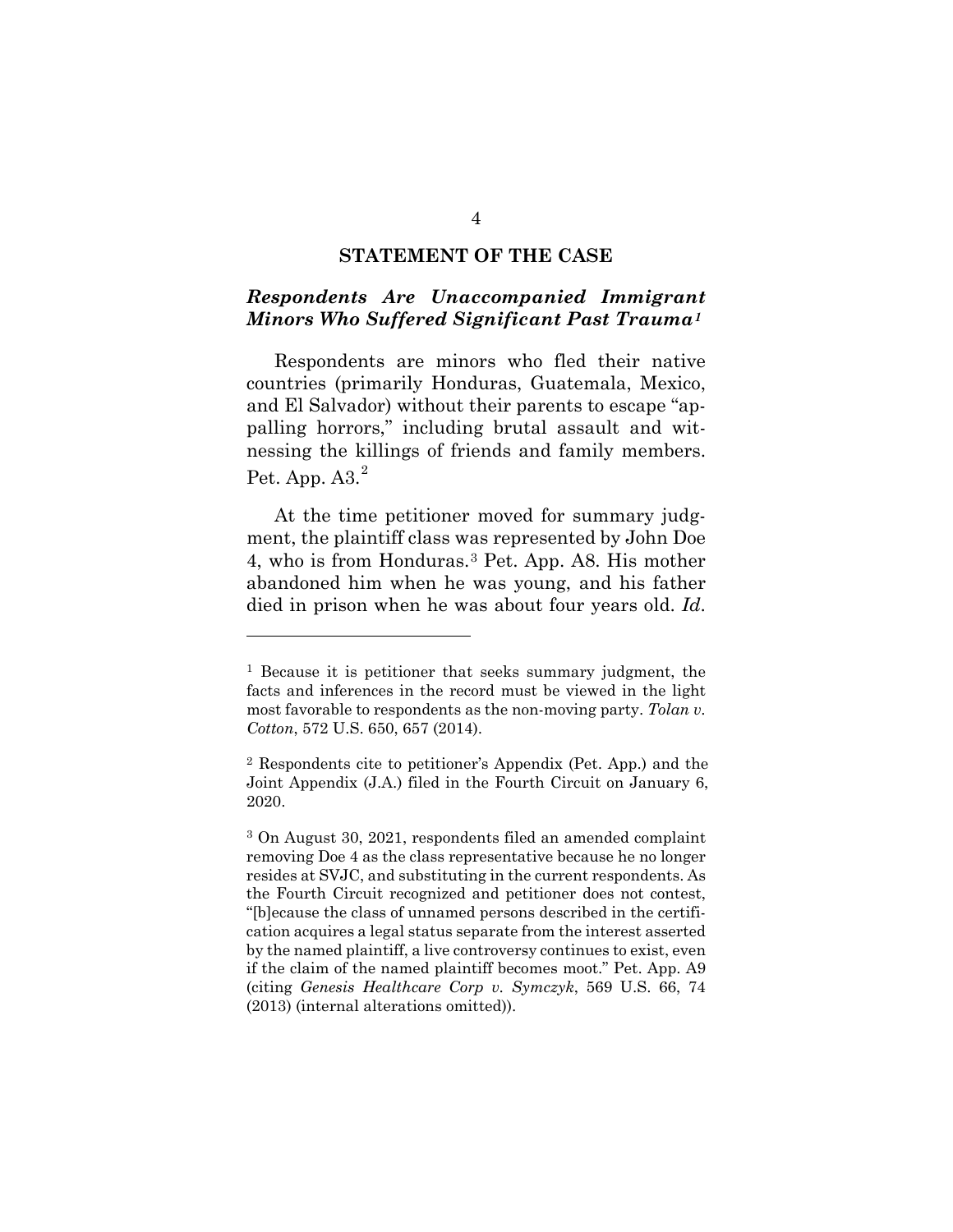"As early as age seven or eight, Doe 4 saw gang members kill his friends, including beating them to death with rocks, or dismembering them into pieces with machetes." *Id.* "When defending himself and his friends" from one such attack, "Doe 4 was 'hacked with a machete . . . and cut with a switchblade on his arm."' *Id*.

Fearing for his life, Doe 4 fled with his friend to the United States. Pet. App. A8*.* They journeyed through Guatemala and Mexico for a year and experienced many horrors along the way, including being "robbed, beaten, and shot." *Id*.

## *Aware Of Respondents' Serious Mental Health Needs, Petitioner Agrees To Serve As Their Care Provider*

Upon arriving in the United States, respondents entered the custody of the Department of Health and Human Services' Office of Refugee Resettlement, which coordinates the care and placement of unaccompanied immigrant children. Pet. App. A4. ORR keeps children in state custody "when neither parent, close relative, or state-appointed guardian is immediately available" to provide supervision and care. *Reno v. Flores*, 507 U.S. 292, 310-11 (1993). In such cases, the child must be '"promptly placed in the least restrictive setting that is in the[ir] best interest"' and that is '"capable of providing for the[ir] . . . physical and mental well-being."' Pet. App. A24 (quoting 8 U.S.C.  $\S 1232(c)(2)(A)$ ,  $(c)(3)(A)$ . "Within all placements," these children "shall be treated with dignity, respect, and special concern for their particular vulnerability." 45 C.F.R. § 410.102(d).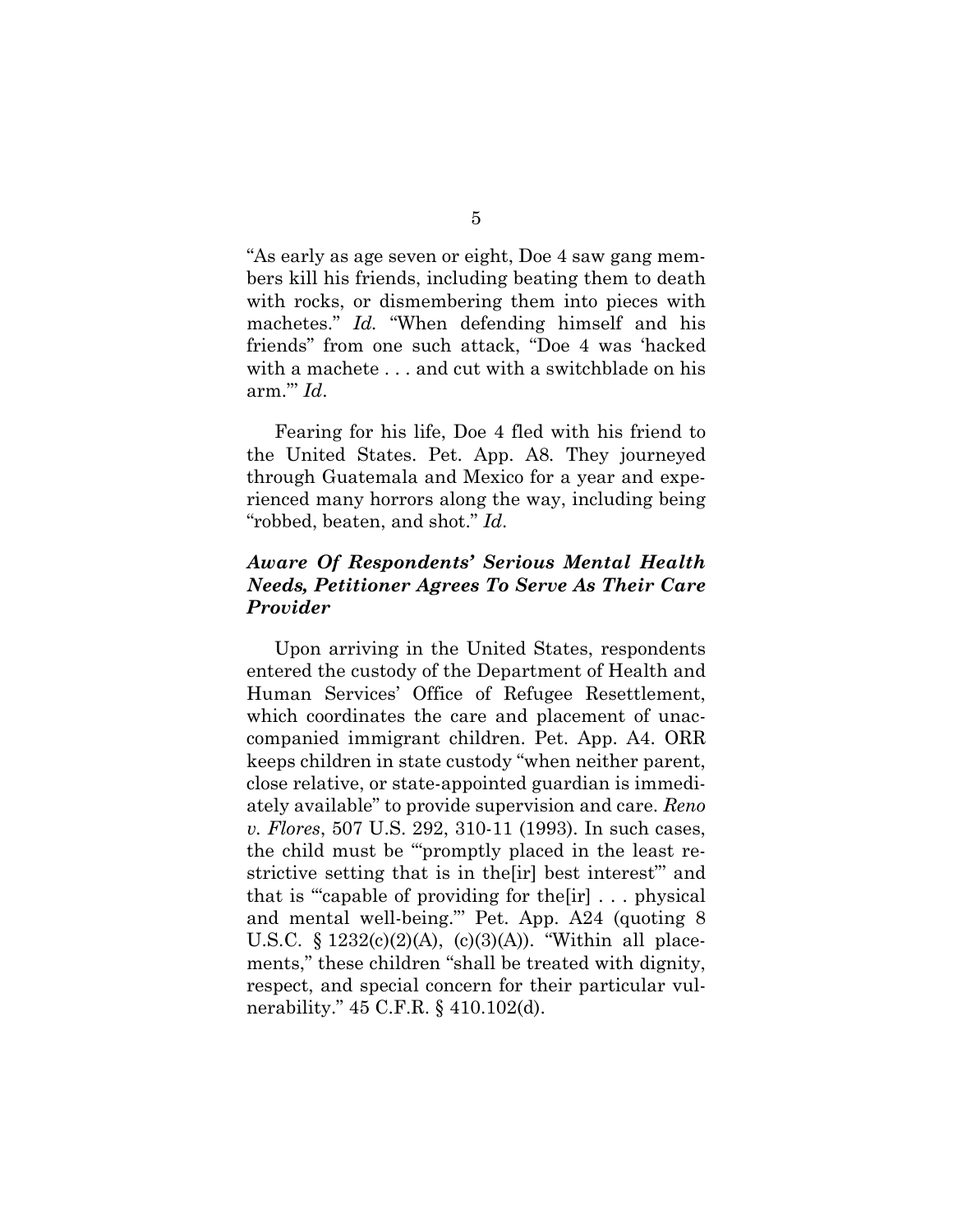ORR placed respondents at Shenandoah Valley Juvenile Center (SVJC), a secure facility that houses unaccompanied immigrant children pursuant to a cooperative agreement between ORR and petitioner Shenandoah Valley Juvenile Center Commission. Petitioner is a governmental entity formed under Virginia law to oversee and operate SVJC. Pet. App. A5. Many of the children placed at SVJC require a secure setting because they "struggle with severe mental illnesses, resulting in frequent self-harm and attempted suicide." Pet. App. A3; *see* 45 C.F.R. § 410.203(a)(4)- (5) (authorizing placement of unaccompanied immigrant children at secure facilities if they "pose[] a risk of harm to self or others").

The agreement between ORR and petitioner designates SVJC as a "care provider." Pet. App. A25. The agreement accordingly requires SVJC to provide the children in its care with: "[p]roper physical care and maintenance"; "[a]ppropriate routine medical and dental care"; "appropriate mental health interventions when necessary"; "[a]n individualized needs assessment"; "[e]ducational services appropriate to the minor's level of development and communication skills"; "[a]t least one individual counseling session per week conducted by trained social work staff with the specific objective of reviewing the minor's progress, establishing new short term objectives, and addressing both the development and crisis-related needs of each [child]"; and "[g]roup counseling sessions at least twice a week." Pet. App. A133-34.

SVJC recognizes that "[t]he majority of unaccompanied children in a secure setting [such as SVJC] have histories of repeated and various forms of abuse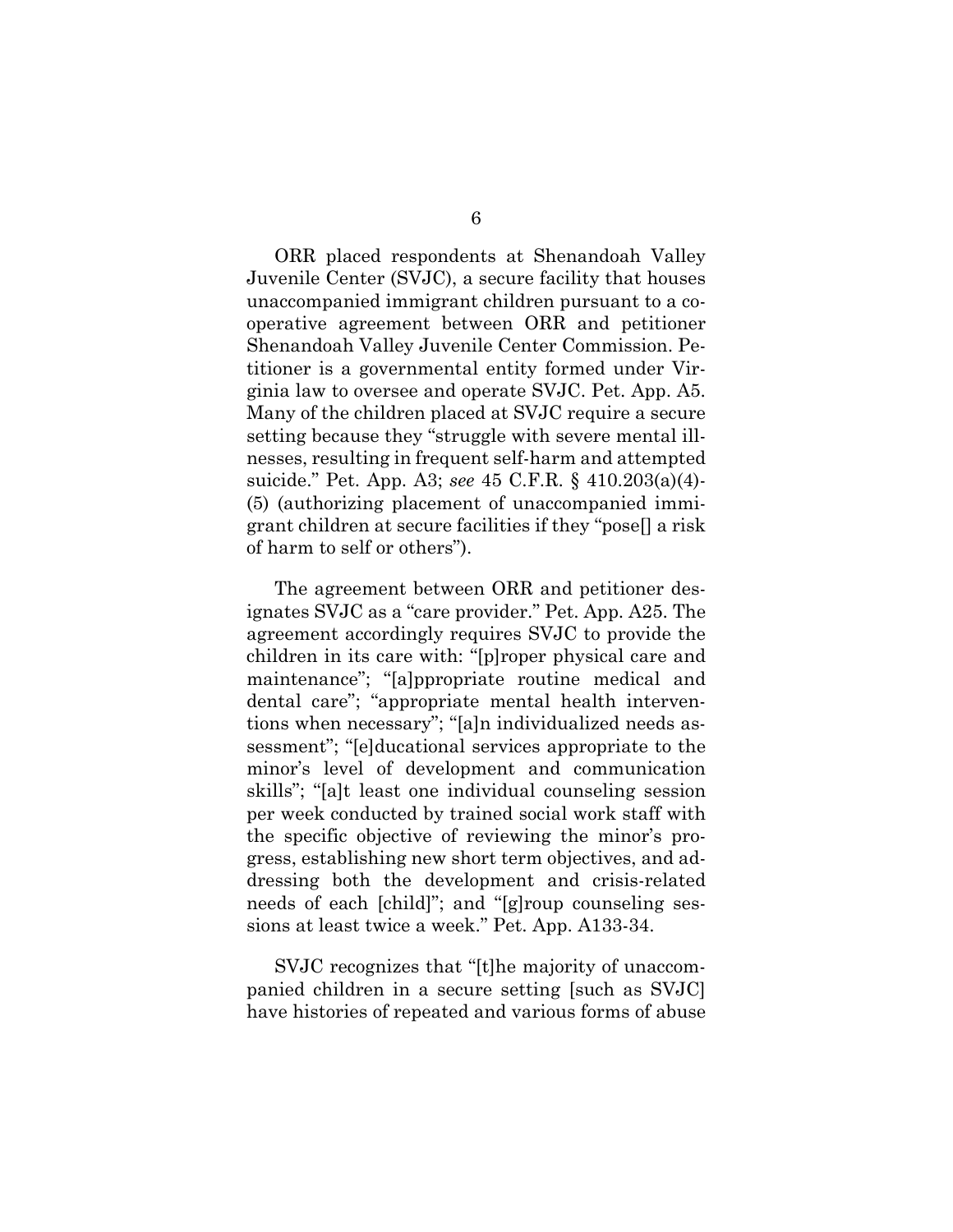and neglect; life-threatening accidents or disasters; and interpersonal losses at an early age or for prolonged periods of time." Pet. App. A6 (quoting testimony of SVJC's Deputy Director of Programs, Kelsey Wong, before a Senate Subcommittee on Investigations). SVJC learns of children's mental health conditions from their medical, disciplinary, and mental health records sent from the child's prior placement. Pet. App. A5. "If a child is accepted by SVJC, resident supervisors perform an initial intake—including a mental health questionnaire and interview—followed by an assessment by case managers and clinicians." *Id.* Thus, SVJC knows about a child's social or experiential history, presenting behaviors, history of trauma, evaluation and treatments, if any, and history of significant incidents prior to the child's arrival. *Id.* SVJC may "reject the placement of a child at SVJC if [it] determine[s] that [it] cannot provide the necessary services for a child's mental health needs." *Id.*

Doe 4 was transferred to SJVC after brief placements at detention facilities in Arizona and New York where he displayed behavior problems. Pet. App. A9. SVJC clinical staff know that aggressive or self-harming behaviors—the very acts which cause children like Doe 4 to be placed at SVJC—are often the manifestations of trauma. J.A. A1455-56 (trauma "can manifest itself in self-harm, anger . . . [and] [o]ppositional defiance[.]"). Doe 4, for example, had incidents where he cut himself, punched a wall so hard he broke bones, and attempted suicide. Pet. App. A9-12.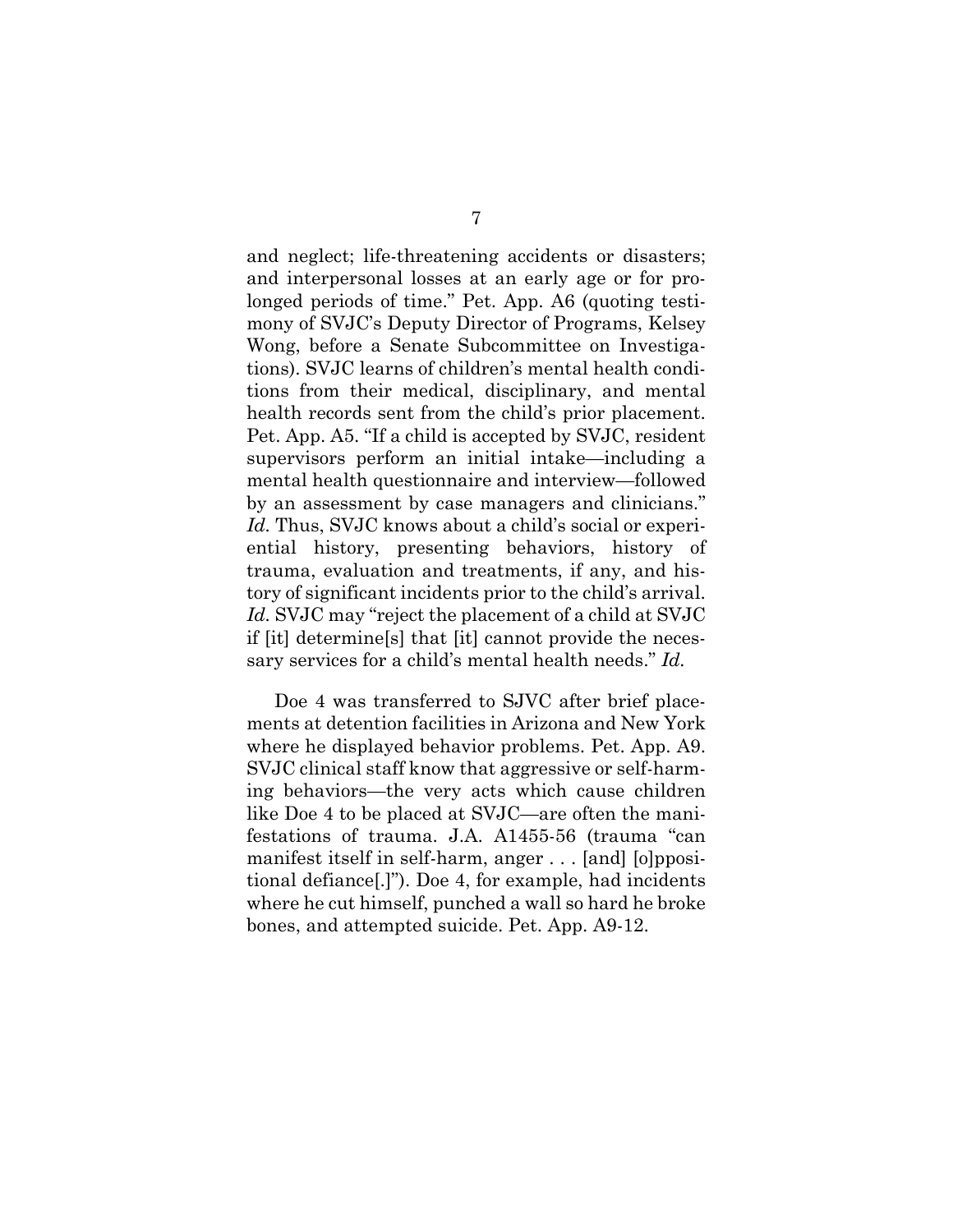#### *SVJC Declines To Provide Respondents With Meaningful Mental Health Treatment*

SVJC employs clinicians who are the only staff members purportedly providing day-to-day mental health-related services at the facility. J.A. A1651-53, A1815. SVJC clinicians acknowledge, however, that they do not treat or discuss the trauma underlying a child's mental health issues. J.A. A1491; *see also* Pet. App. A14 ("[Respondents'] expert . . . reviewed the disciplinary records for John Does 1, 2, 3, and 4 and concluded that the facility failed to treat the children in a manner accounting for the trauma they experienced."). A child's mental health issues—*e.g.*, visual hallucinations or suicidal ideations documented as occurring the prior week—are not discussed or worked through with the child in an individual session. J.A. A1491-92. Even when clinicians receive diagnoses or treatment recommendations from a child's occasional psychological evaluation, they do not provide counseling specific to individual diagnoses. Indeed, they may be unqualified to provide the therapeutic services recommended by the psychologist. J.A. A1487-88.

SVJC's clinicians further acknowledge that—contrary to its agreement with ORR—SVJC does not provide regular group therapy. J.A. A1677-78. Rather, SVJC offers informal, voluntary meetings, sometimes lasting no more than fifteen minutes, at which there rarely is any discussion of the children's mental health conditions, and which are sometimes led by non-clinical staff. J.A. A1677, A1680-81.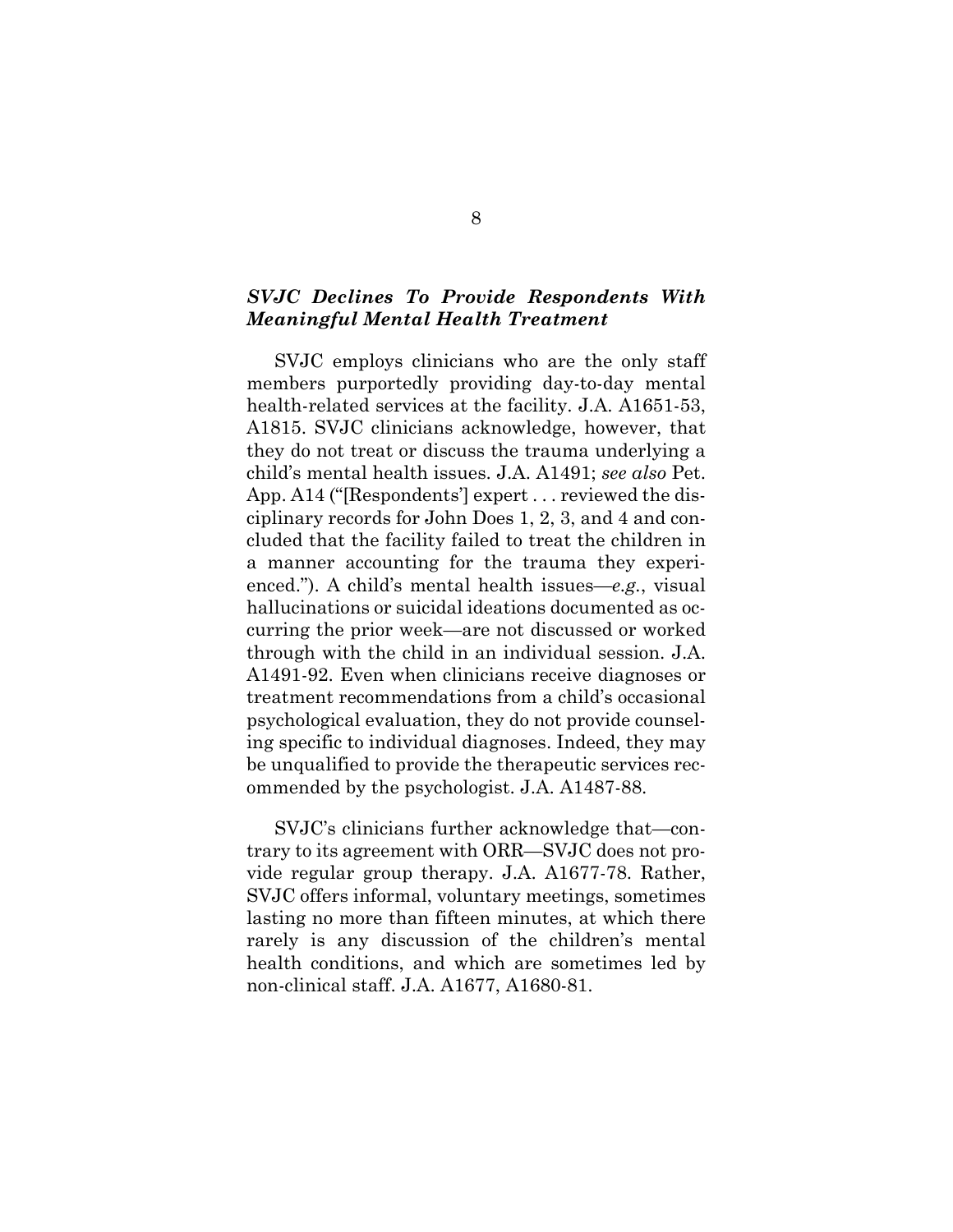Moreover, although non-clinical "floor staff" (i.e., guards) have the most frequent interactions with the children, they are not able to identify or effectively address the children's mental health needs. J.A. A598 (quoting statement of a guard who "acknowledged [that] he didn't have the type of training required to calm down a child who seemed . . . reluctant or mad"). Guards are "provided no information about the child's prior trauma or experiences." J.A. A599. "They do not know which children have mental health issues . . . [or] the kinds of mental health issues experienced [by] the[] children . . . [T]his information is kept 'confidential' from them." J.A. A598-99.

Instead of providing any meaningful mental health care, SVJC staff focus on behavior control to manage the symptoms of mental illness: "the predominant approach utilized at SVJC is that of punishment and behavioral control through such methods as solitary confinement, physical restraint, strapping to a restraint chair, and loss of behavioral levels." Pet. App. A14.

Doe 4, for example, was diagnosed with post-traumatic stress disorder and attention deficit hyperactivity disorder, but received no meaningful treatment for those illnesses. Pet. App. A9-10. Instead, staff simply punished him when he exhibited symptoms, including placement in isolation for extended periods of time and the use of physical force and mechanical restraints. Pet. App. A10-12, A63-70; J.A. A1136. Over the course of seven months, Doe 4 was removed from regular programming approximately 21 times primarily for incidents that began as minor infractions. Pet. App. A12; J.A. A741-43.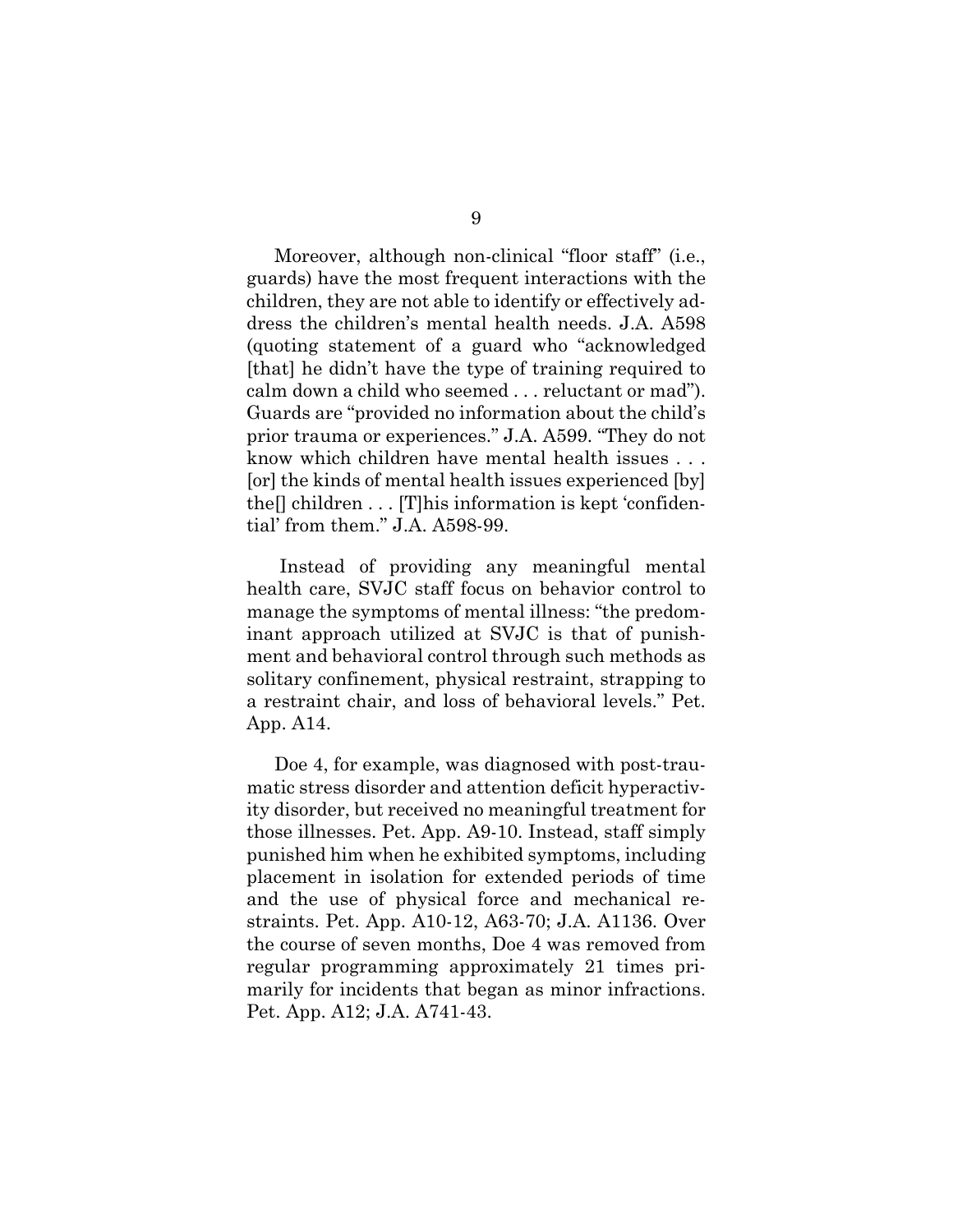One incident arose because Doe 4 was upset, did not want to eat his food, and allegedly refused several requests to return to his room. Pet. App. A10. "Eventually, two [SVJC] staff physically grabbed Doe 4 in a full nelson hold and dragged him to his room as he kicked and struggled." *Id.* While he was isolated, Doe 4 tied a shirt around his neck, prompting staff to place him in a suicide blanket. *Id.* A few months later, Doe 4 tried to speak calmly with staff members, but the exchange escalated into a physical altercation where SVJC staff punched and hit Doe 4 in the ribs, face, and hand, restricted him from breathing (and told him it was "good" he could not breathe), and ultimately placed him in isolation for 4 hours. Pet. App. A11; J.A. A817. In total, Doe 4 spent more than 176 hours in solitary confinement over the course of seven months. J.A. A741-43. When combined with the number of days in which his contact with others and his mobility were severely limited, the time he spent in isolation "totaled over 800 hours—or more than a month." Pet. App. A12.

SVJC staff subjected the most seriously mentally ill children in its care to significant periods of solitary confinement: almost 40 percent of instances involving solitary confinement for more than 7 hours involved self-harming children, J.A. A1791, including Doe 1 (over 2,400 hours in solitary for over 74 incidents), J.A. A1787, Doe 2 (over 175 hours in solitary confinement for over 15 incidents), *id.*, and Doe 3 (over 280 hours in solitary confinement for over 21 incidents), *id.*

Other children at SVJC also "experienced and displayed deep distress from their severe mental health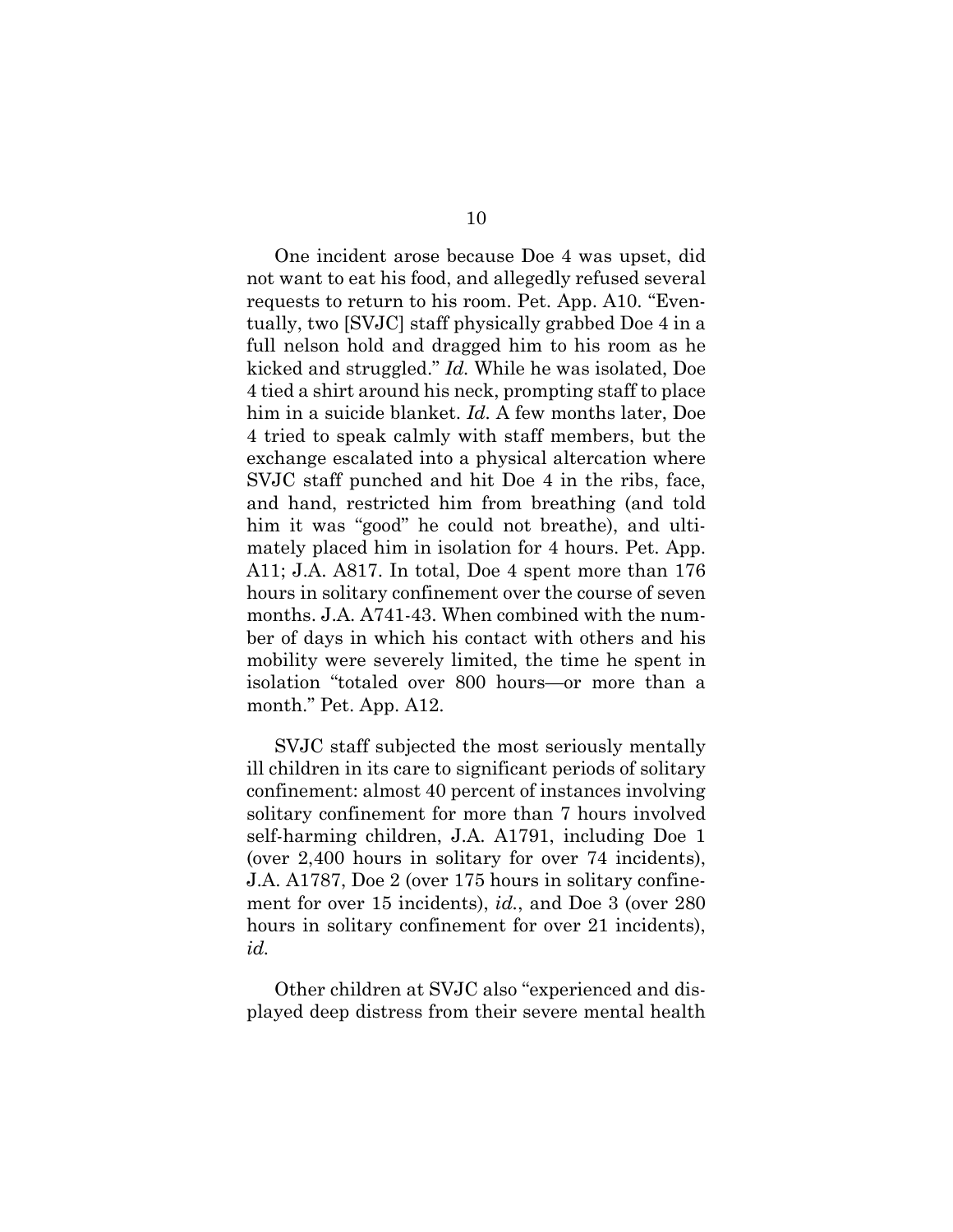needs." Pet. App. A13. "Between June 2015 and May 2018, at least 45 children intentionally hurt themselves or attempted suicide" while placed under SVJC's care. *Id.* For example, "Doe 1 repeatedly cut himself and slammed his head against the wall... He talked about suicide on several occasions, and his clinician observed that he became 'more and more frequently self-harming while at SVJC.'" *Id.* (citation omitted).

SVJC staff reacted with indifference when children harmed themselves. Pet. App. A13. A former staff member testified that when shift supervisors learned of a child self-harming, they responded with comments such as "let them cut themselves" and [l]et them [] bleed out." *Id.* A supervisor once "laughed in [the staff member's] face" when she reported a child's suicidal thoughts, and the supervisor refused to check on the child. *Id.* Staff "pok[ed] fun" at a child confined to an emergency restraint chair for six hours while bleeding from his arm. Pet. App. A14. And when a child displayed "erratic behavior, like smearing his ejaculate on his face, SVJC staff members 'joked about it.'*" Id.*

## *Respondents File Suit Challenging Petitioner's Failure To Provide Mental Health Treatment To Children In Its Care*

In October 2017, Doe 1 filed a class action complaint on behalf of the immigrant children detained at SVJC, seeking declaratory and injunctive relief pursuant to 42 U.S.C. § 1983 and the Due Process Clause of the U.S. Constitution. The complaint alleged that members of the putative class were subject to (i) an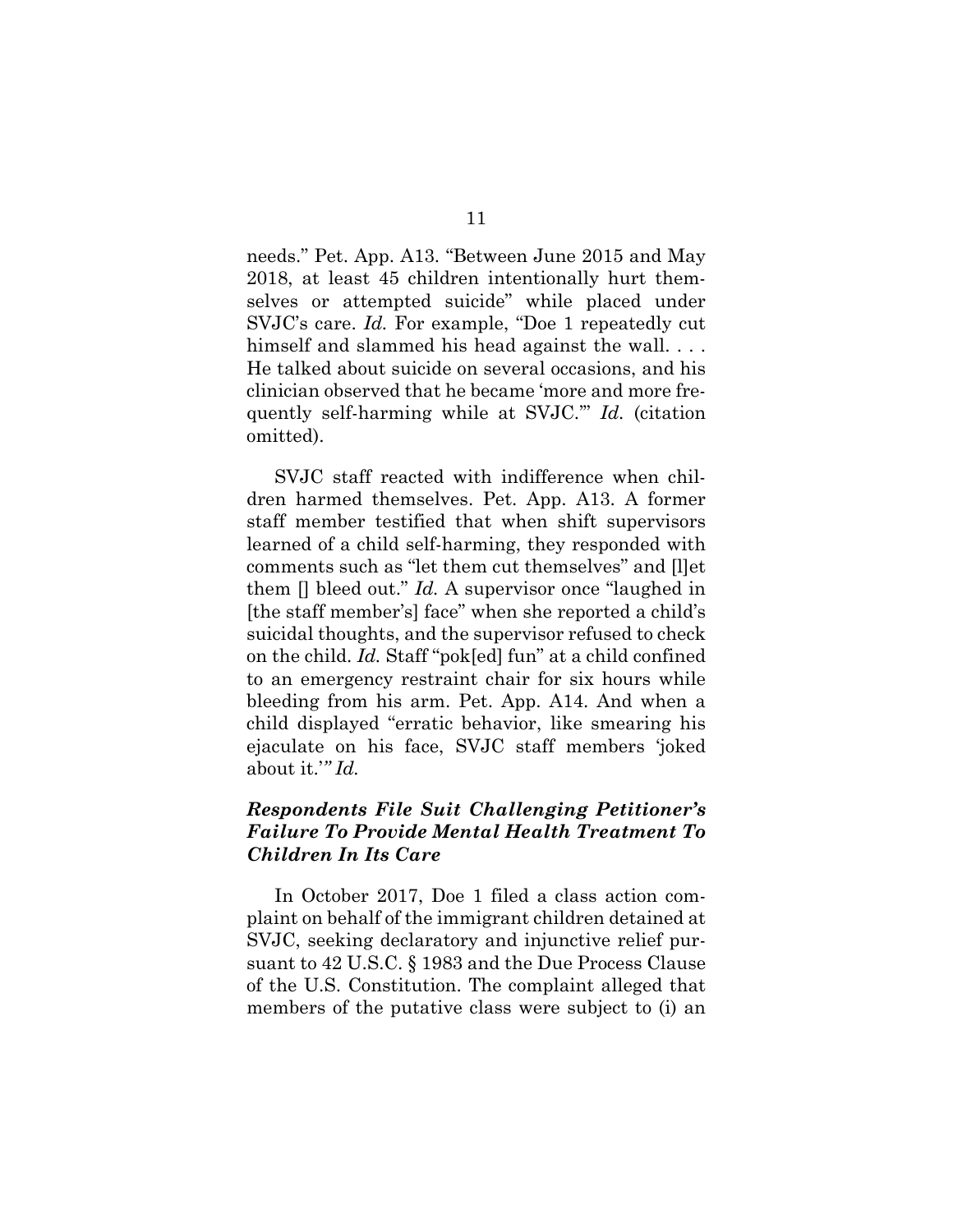ongoing pattern of unlawful discipline and punishment imposed by staff at the facility, including unnecessary and excessive use of physical force and restraints and excessive imposition of solitary confinement, (ii) a constitutionally inadequate level of care for the children's acknowledged and recognized serious mental health needs, and (iii) discrimination on the basis of race and national origin.[4](#page-18-0) Pet. App*.* A14- 15.

The district court granted respondents' consent motion for class certification, defining the class as "Latino unaccompanied alien children (UACs) who are currently detained or will be detained in the future at [SVJC] [and] who either: (i) have been, are, or will be subject to the disciplinary policies and practices used by SVJC staff; or (ii) have needed, currently need, or will in the future need care and treatment for mental health problems while detained at SVJC." Pet. App. A15. Thereafter, Doe 1 was transferred from the facility, substitute plaintiffs Does 2 and 3 were removed to their native countries, and Doe 4 became the substituted class representative. *Id.*

After the parties completed discovery, petitioner moved for summary judgment. The district court granted the motion with respect to respondents' inadequate mental health care claim, holding that the evidence was insufficient as a matter of law to establish that petitioner was deliberately indifferent to respondents' mental health needs. Pet. App. A79-81. In

<span id="page-18-0"></span><sup>4</sup> Respondents later withdrew their claim of discrimination based on race and national origin. Pet. App. A15.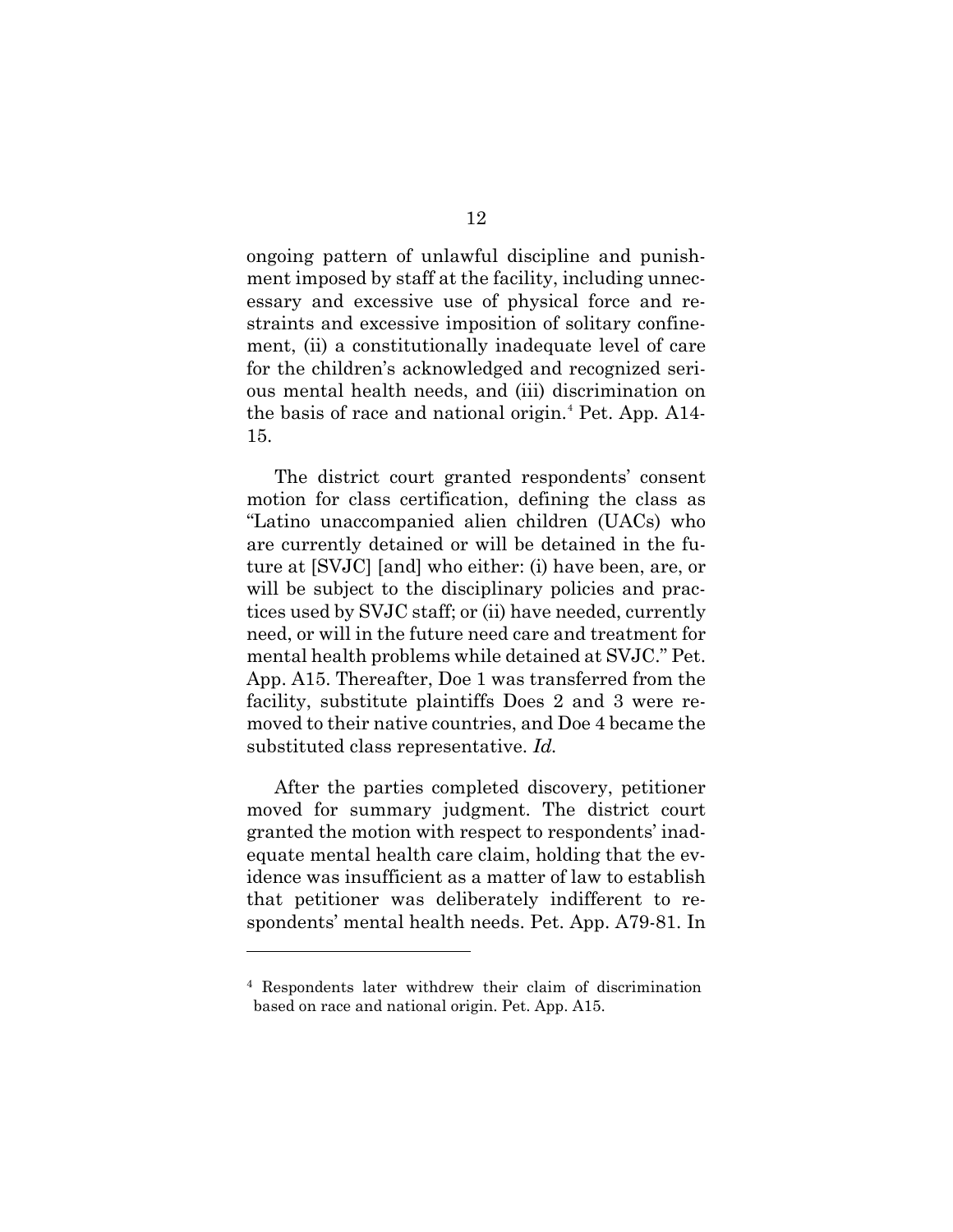so holding, the court rejected respondents' argument that their claim was subject to the standard articulated in *Youngberg*, 457 U.S. at 323, which asks whether the treatment decisions represent a "substantial departure from accepted professional judgment," rather than the deliberate indifference standard. *See* Pet. App. A78 n.12*.*

The district court denied summary judgment with respect to respondents' claims of excessive physical force, restraints, and imposition of solitary confinement. Pet. App. A76-78. Respondents then dismissed those claims and timely appealed the court's grant of summary judgment as to their inadequate mental health care claim. Pet. App. A17.

## *The Fourth Circuit Reverses The District Court's Grant Of Summary Judgment*

The Fourth Circuit reversed on appeal. The court of appeals held that the district court erred in applying the deliberate indifference standard rather than the *Youngberg* professional judgment standard to respondents' inadequate mental health care claim. Pet. App. A23-24. The court explained that in *Youngberg*, this Court announced that the professional judgment standard applies to the care of persons in state custody for caretaking purposes rather than punishment. *Id.* Here, "[t]he statutory and regulatory scheme governing unaccompanied children expressly states that these children are held to give them care." Pet. App. A24. Accordingly, the professional judgment standard controls.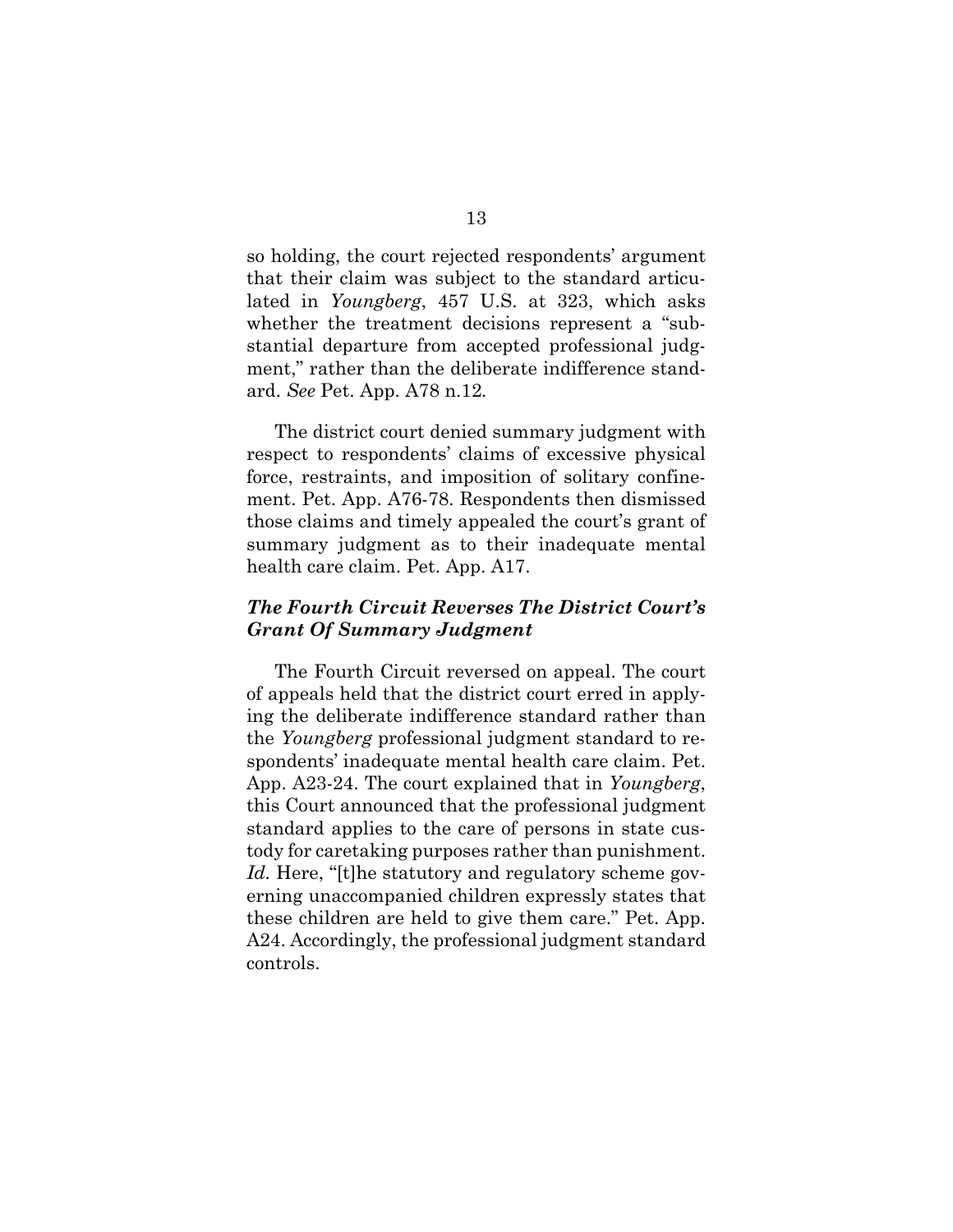The court of appeals acknowledged petitioner's argument that respondents were placed at SVJC because of safety concerns, but explained that this was equally true for the *Youngberg* plaintiff, who had to be institutionalized due to violent behavior. *See* Pet. App. A26-27 (citing *Youngberg*, 457 U.S. at 320 n.27 ("the purpose of [plaintiff's] commitment was to provide reasonable care *and* safety") (emphasis added by Fourth Circuit)). Petitioner's argument thus presented "a false binary." Pet. App. A26.

Moreover, the court of appeals observed, "the fact that this case is about children" further compels application of the professional judgment standard. Pet. App. A29. Citing precedent from this Court recognizing "'the peculiar vulnerability of children,'" *id.* (quoting *Bellotti v. Baird*, 443 U.S. 622, 634 (1979)), and the "state's strong interest in protecting the youngest members of society from harm," the court explained that children are "constitutionally different" from adults. Pet. App. A29.

Having determined that the district court applied the incorrect legal standard, the court of appeals remanded to the district court for further proceedings. The court declined to reach respondents' argument that trauma-informed care represents the relevant standard of professional judgment for their inadequate mental health care claim, instead remanding "to the trial court to determine in the first instance to what extent, if any, the trauma-informed approach should be incorporated into the professional judgment in this particular case." Pet. App. A36. Likewise, the court of appeals left it to the district court to deter-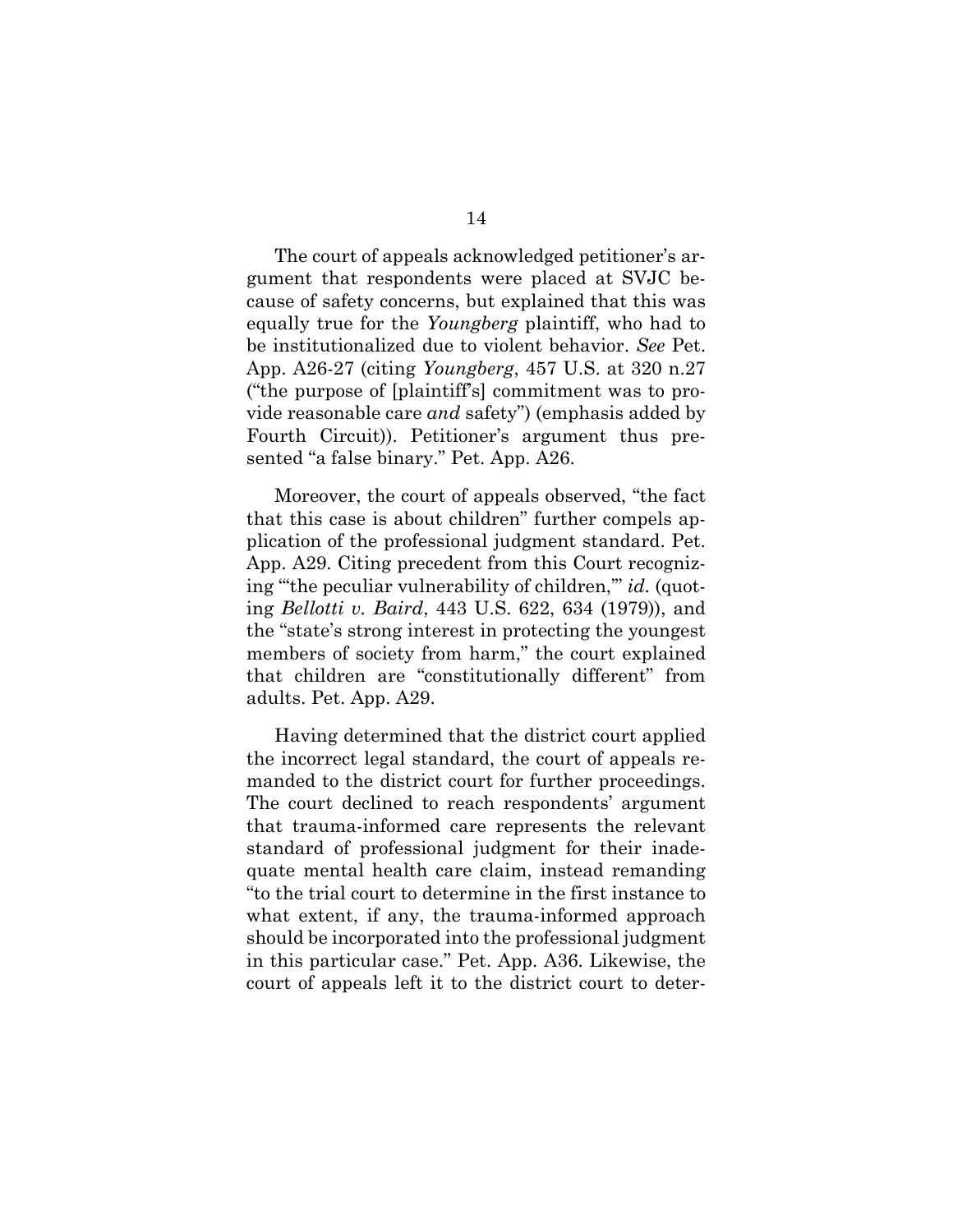mine on remand whether the evidence supports petitioner's contention that its mental health services satisfy the professional judgment standard. Pet. App. A39.

The Fourth Circuit also rejected petitioner's argument that respondents' claim is not redressable because ORR "retains ultimate responsibility for [respondents'] placement and mental health treatment . . . ." Pet. App. A18. The court explained that because respondents allege injuries resulting from the actions of SVJC, not ORR, and because respondents seek relief that would require SVJC, not ORR, to improve its treatment and services, respondents meet the requirements for redressability*. Id*. The court emphasized that although ORR coordinates the placement of unaccompanied immigrant children, "implementing the care and treatment at the facility" is SVJC's responsibility. Pet. App. A19.

Indeed, the court found, much of the relief sought by respondents is "not subject to ORR approval." Pet. App. A20. And even for the forms of relief that may require ORR approval, SVJC "plays the determinative role in deciding what treatment measures are proposed for implementation." Pet. App. A21. Accordingly, the court concluded, respondents "seek relief likely to redress their injuries." Pet. App. A18.

Judge Wilkinson dissented with respect to the panel's holding that the professional judgment standard governs respondents' inadequate mental health care claim, but expressed no disagreement with the majority opinion's redressability determination. Pet. App. A40-59.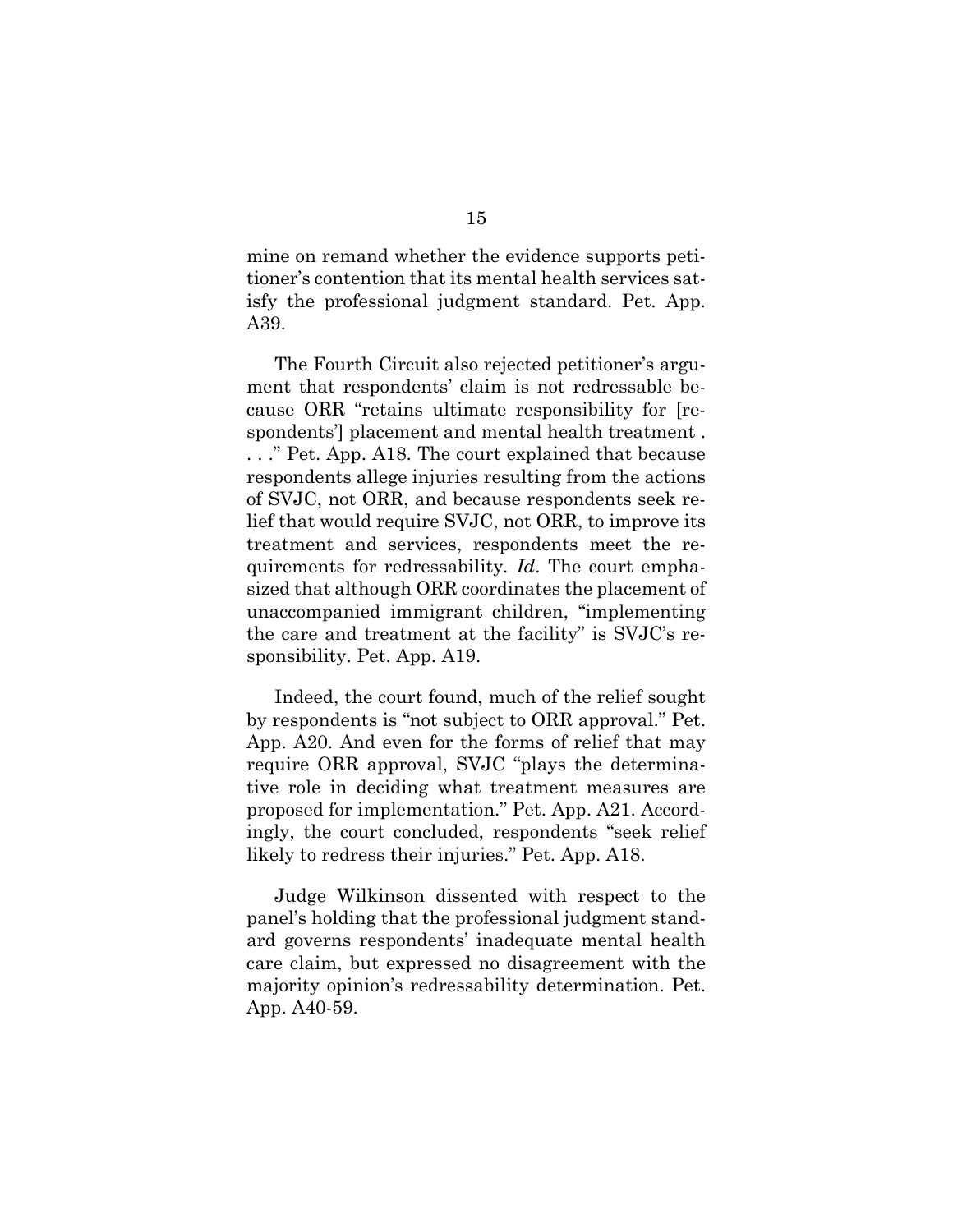Petitioner sought rehearing en banc, which the Fourth Circuit denied on February 9, 2021.

#### <span id="page-22-0"></span>**REASONS FOR DENYING THE PETITION**

## <span id="page-22-1"></span>**I. The Fourth Circuit's holding that the**  *Youngberg* **standard applies to respondents' inadequate mental health care claim does not merit this Court's review.**

Petitioner offers no good reason for this Court to review the Fourth Circuit's application of the *Youngberg* standard to respondents' inadequate mental health care claim. Petitioner bases its alleged circuit split on a single Third Circuit decision that involved juveniles detained on criminal charges—a categorically different type of custody than under *Youngberg*—and that the Third Circuit is unlikely to find controlling in future cases given superseding developments in this Court's caselaw and Department of Justice policy. Petitioner likewise fails to identify any error in the Fourth Circuit's holding, which faithfully applies this Court's precedent regarding the standard of care for individuals institutionalized for caretaking rather than punitive purposes.

#### <span id="page-22-2"></span>**A. The Court of Appeals' holding does not implicate any circuit split.**

The Fourth Circuit's application of *Youngberg* to assess the mental health care SVJC provides to unaccompanied immigrant minors in its care does not conflict with the decision of any other circuit. In fact, no other court of appeals has addressed what standard of care applies to residential facilities statutorily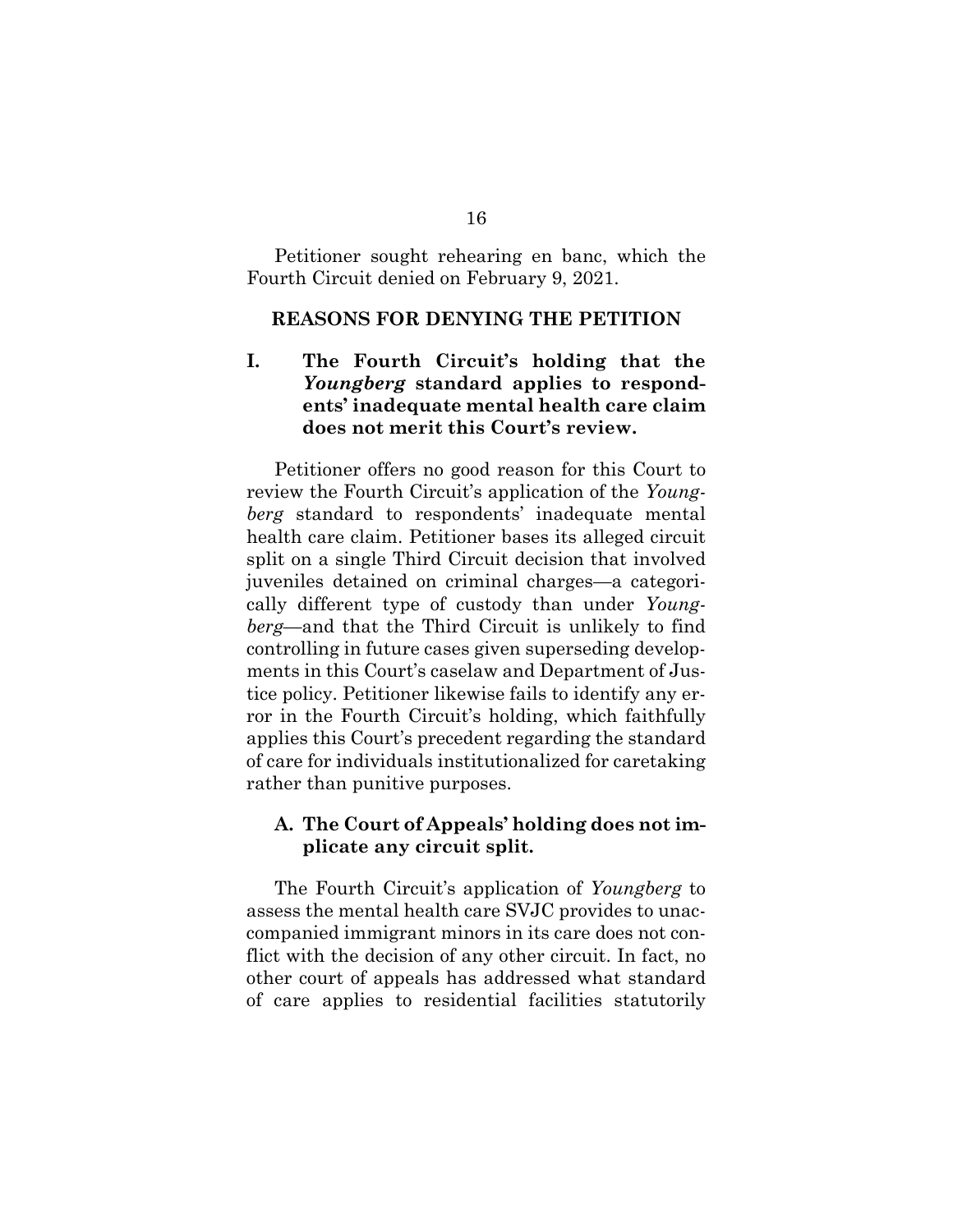charged with caring for immigrant children who are in government custody for caretaking purposes rather than any punitive purpose, and who have been placed in a secure setting due to concerns they pose a safety risk to themselves or others.[5](#page-23-0) 

Petitioner incorrectly argues that the decision below is at odds with the Third Circuit's decision in *A.M. ex rel. J.M.K. v. Luzerne Juvenile Det. Ctr.*, 372 F.3d 572 (3d. Cir. 2004). That case addressed a different circumstance, specifically claims of inadequate physical protection and medical care at a secure facility for juveniles detained in connection with delinquency proceedings. *See id*. at 575 (noting the plaintiff had been arrested for indecent conduct and was placed at the defendant facility for five weeks while awaiting adjudication of the charges against him). The Third Circuit applied a deliberate indifference standard on

<span id="page-23-0"></span><sup>5</sup> Although ORR also has authority to place children in a secure setting based on criminal or delinquency charges, *see* 45 C.F.R.  $§$  410.203(a)(1), there is no evidence in the summary judgment record that any of respondents were transferred to SVJC in connection with criminal or delinquency proceedings, and petitioner has never suggested otherwise. Rather, respondents were placed at SVJC pursuant to a provision authorizing transfer to a secure setting if ORR determines the child "poses a risk of harm to self or others," *id*. § 410.203(a)(3)-(4). *See, e.g.*, J.A. A28 (Doe 4 transferred to SVJC because he was a "flight risk" and disrespectful to staff at prior facility); J.A. A1101 (Doe 2 transferred to SVJC "due to behavioral problems"); J.A. A1108 (Doe 3 transferred to SVJC "for the safety of others"). In any event, the regulatory framework confirms that regardless of the basis for transferring a particular child to SVJC, the custodial purpose continues to be caretaking rather than punishment. *See* Pet. App. A24-30.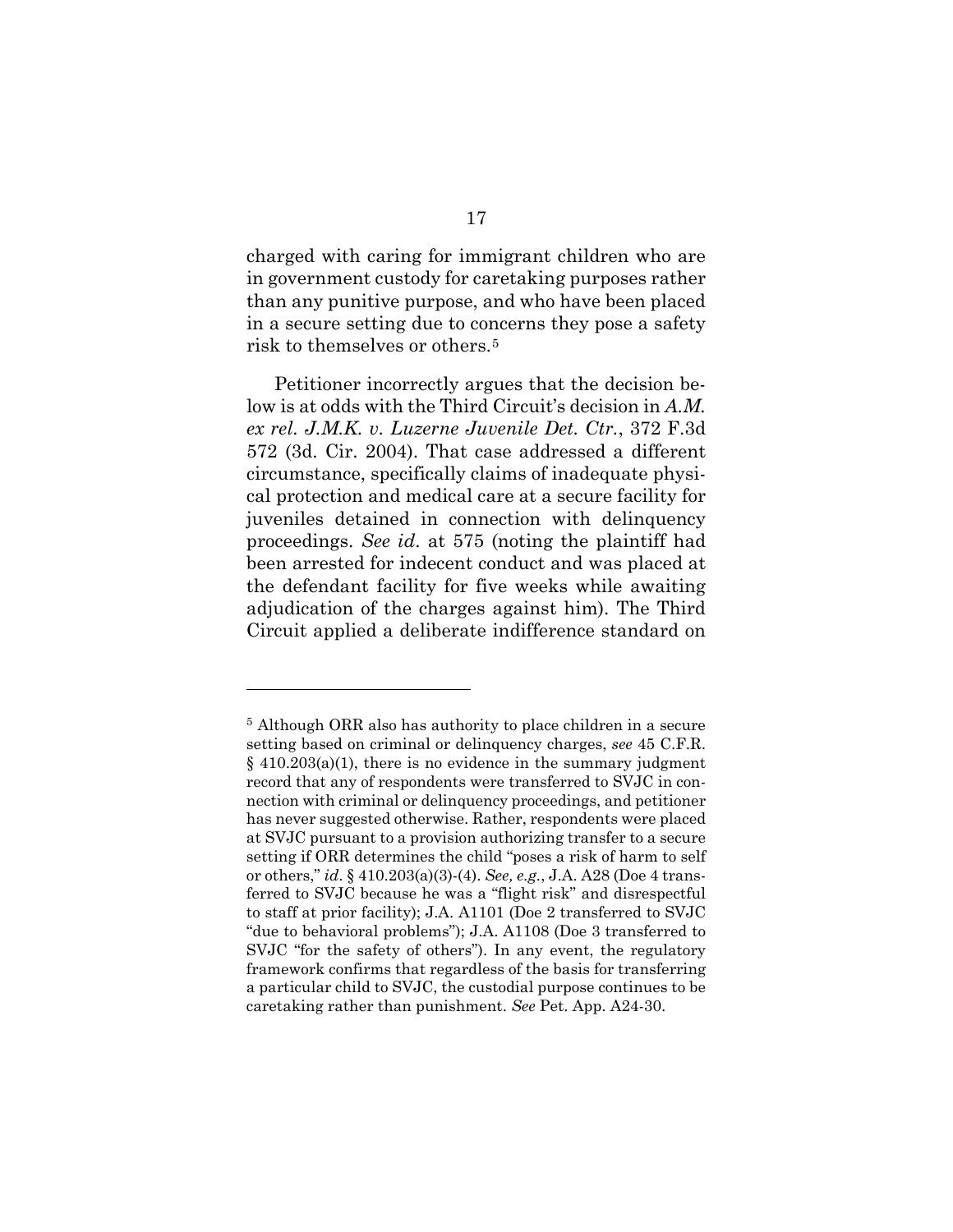the ground that the juvenile detention facility at issue was akin to "a prison setting." *Id.* at 579.

By contrast, respondents are not in government custody because they are under arrest or have been adjudicated guilty of any criminal activity. They are in state custody because they do not have an adequate adult caretaker: "The statutory and regulatory scheme governing unaccompanied children expressly states that these children are held to give them care." Pet. App. A24.

To be sure, respondents were placed specifically at SVJC out of concern they posed a safety risk to themselves or others, but that was also true for the *Youngberg* plaintiff, who was institutionalized due to violent behavior that made it difficult to care for him in a less secure setting. *See* Pet. App. A26-27; *Youngberg*, 457 U.S. at 309-11. Indeed, the determination that respondents "require a secure placement due to safety concerns" was made "in the discretion of ORR" in its capacity as their guardian, Pet. App. A5, not via any delinquency adjudication. *Cf. In re Gault*, 387 U.S. 1, 30-31 (1967)) (requiring due process safeguards for juvenile delinquency determinations). As the Fourth Circuit explained, "[t]hese conditions reinforce the conclusion that mental health treatment is the primary objective for the traumatized youth placed at SVJC," not punishment. Pet. App. A28.[6](#page-24-0) 

<span id="page-24-0"></span><sup>6</sup> Petitioner emphasizes that SVJC also houses non-immigrant juveniles who are in government custody pursuant to delinquency proceedings, Pet. 1-2, but those juveniles are not part *(cont'd)*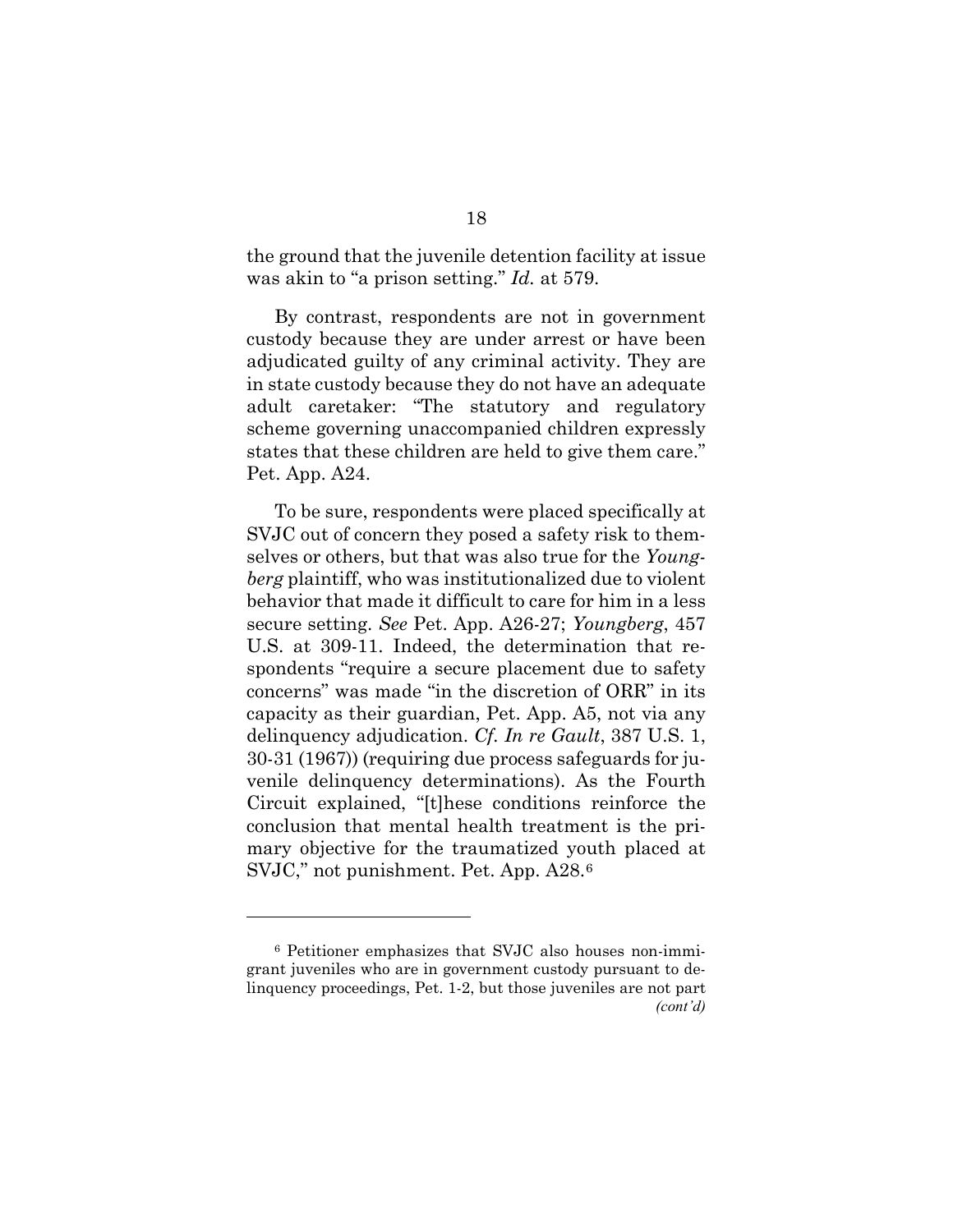It is precisely because SVJC carries out this unique mission—providing care for unaccompanied children with serious mental health problems, as opposed to detaining them pursuant to criminal proceedings—that the Fourth Circuit applied the *Youngberg* standard. Pet. App. A23-25 (analogizing unaccompanied children held at SVJC to "involuntarily committed psychiatric patients" as opposed to "pretrial detainees"); *see also Patten v. Nichols*, 274 F.3d 829, 841 (4th Cir. 2001) (concluding, in deciding whether to apply *Youngberg*, that a person committed to state custody for care and mental health treatment was not "similarly situated" to a pre-trial detainee who was "taken into custody because the state believes the detainee has committed a crime, and the detainee is kept in custody to ensure that he appears for trial").

Petitioner asserts that this distinction provides undocumented children with more constitutional protection than citizen children, Pet. 10, but that is plainly not what the Fourth Circuit held. The decision distinguishes respondents from juvenile delinquency detainees not based on citizenship status, but because respondents have been placed at SVJC for caretaking reasons, like the *Youngberg* plaintiff, not in relation to any criminal proceedings. Pet. App. A29 n.14. That distinction is well-anchored in this Court's precedent. As the Court explained in *Flores*, 507 U.S. at 298, "'[l]egal custody] rather than 'detention' more accurately describes" residential care for unaccompanied

of the plaintiff class and the standard of care they receive is not at issue in this litigation.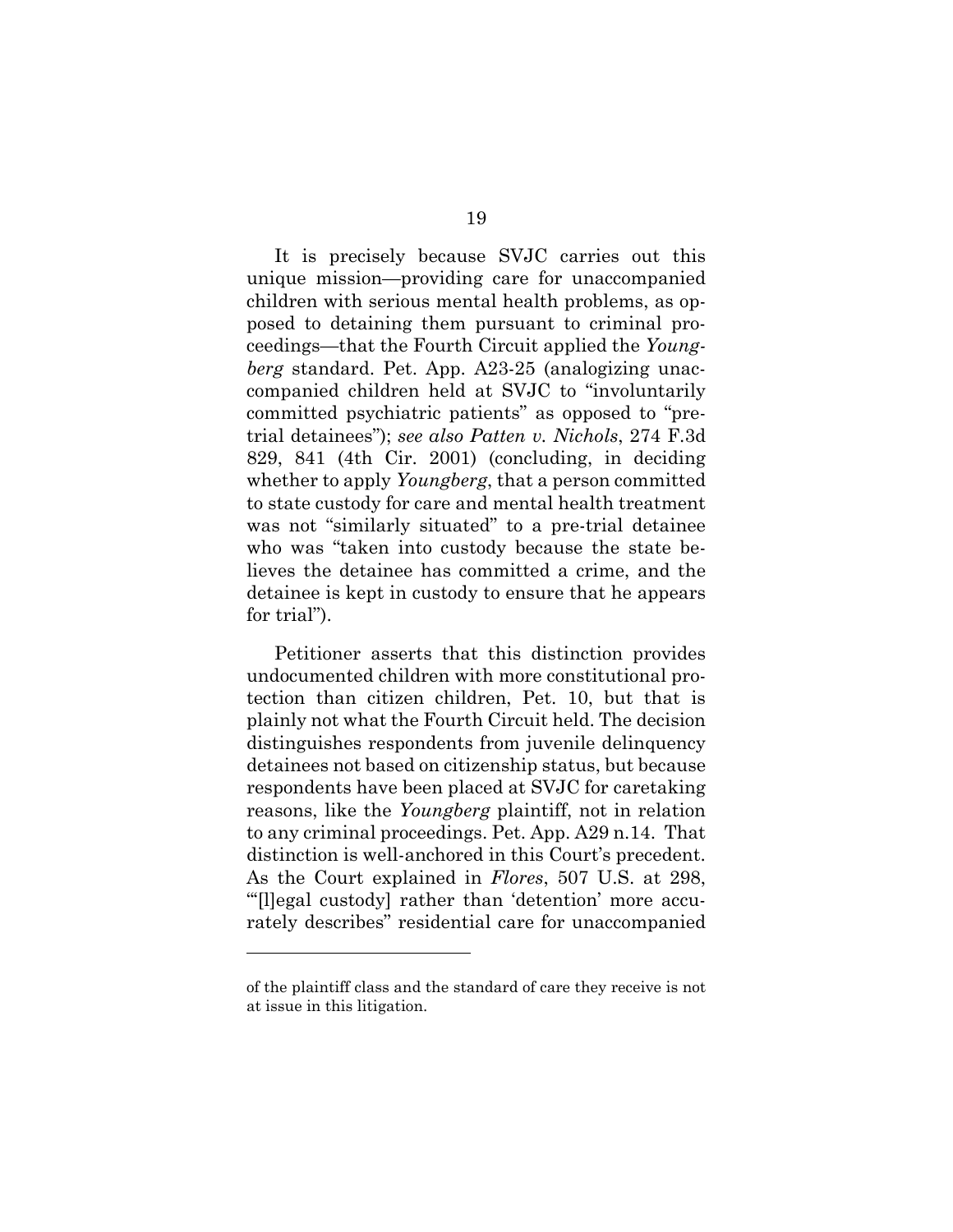immigrant children, since these services are not correctional institutions but rather facilities" akin to "shelter care, foster care, group care, and related services to dependent children." *Cf*. *Gault*, 387 U.S. 1 (juveniles charged with delinquent conduct are entitled to the same due process safeguards as adults given the similar confinement consequences); *Allen v. Illinois*, 478 U.S. 364, 373 (1986) (the juvenile detention system in *Gault* was one where "the State intended to punish its juvenile offenders," rather than "treat[]" them).

Petitioner suggests that this case also implicates a split among the courts of appeals regarding the standard of medical care for adult pre-trial detainees. Pet. 11-13. Those cases are inapplicable here for the reasons just discussed: the respondent class consists of juveniles who are in state custody for caretaking purposes, not adults in state custody due to criminal charges. Whatever division of authority may exist in the adult pre-trial detainee context, it has no relevance to this case.

Similarly, petitioner's string citation of decisions involving adults detained on immigration matters, Pet. 13, is inapplicable for the reason petitioner identifies: "The rationale underlying these cases is that 'immigration detainees are more similarly situated to pretrial detainees than to involuntarily committed patients.'" Pet. 13-14 (citation omitted). Again, as this Court recognized in *Flores*, that is not true with respect to unaccompanied immigrant children, who are held in a "legal custody" arrangement akin not to "detention," but rather to "shelter, foster care, group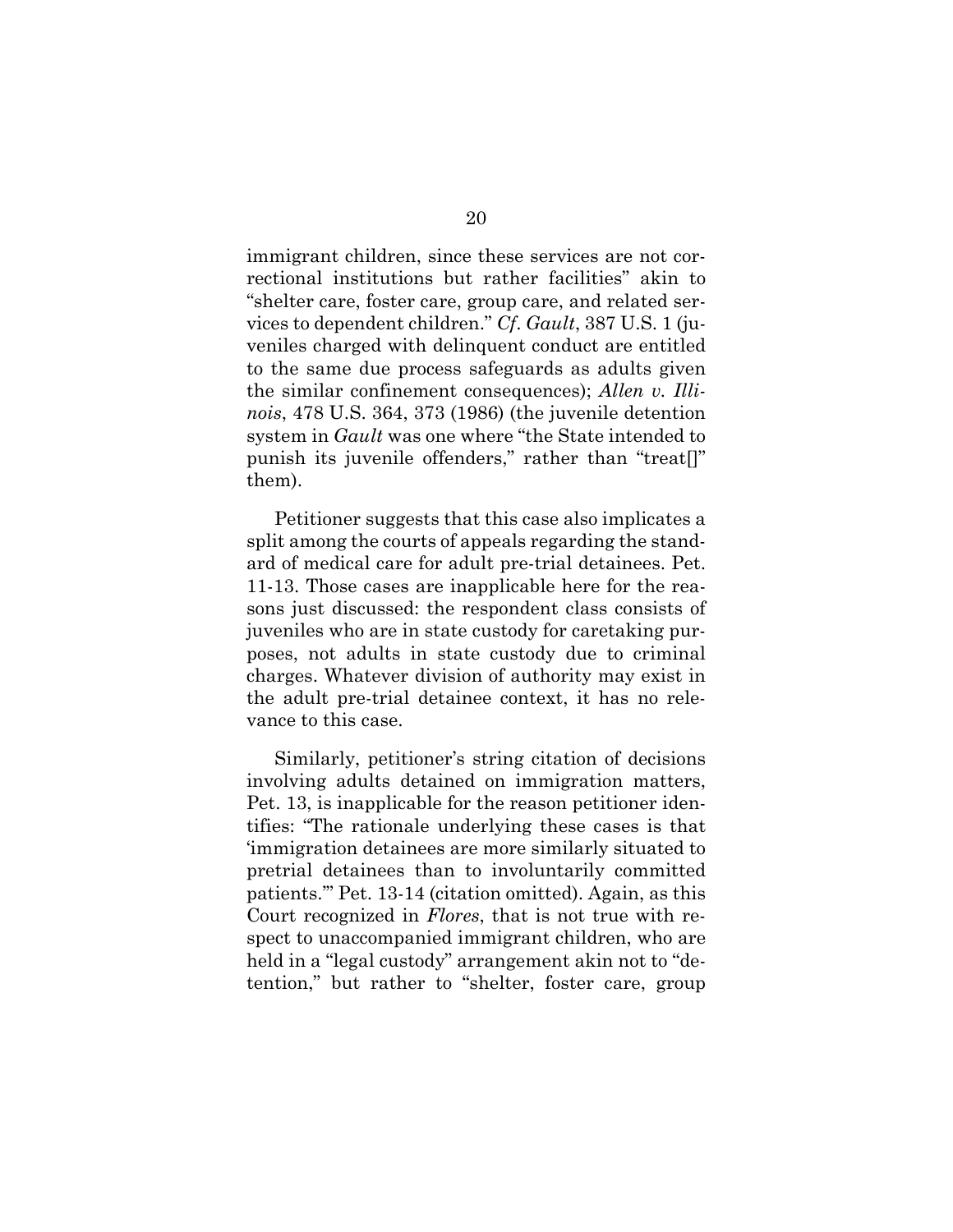care, and related services to dependent children." 507 U.S. at 298.

Indeed, the Fourth Circuit's approach below accords with case law involving other types of state custody where the primary mission is to provide care for children unrelated to criminal proceedings. *See, e.g.*, *Winston ex rel. Winston v. Child. & Youth Servs. of Delaware Cty.*, 948 F.2d 1380, 1381-82, 1390-91 (3d Cir. 1991) (applying *Youngberg* standard to children in foster care); *Soc'y for Good Will to Retarded Child., Inc. v. Cuomo*, 737 F.2d 1239, 1243 (2d Cir. 1984) (applying *Youngberg* standard to children with intellectual disabilities living in state-sponsored residential care); *Milonas v. Williams*, 691 F.2d 931, 942 (10th Cir. 1982) (*Youngberg* standard applied to reformatory school responsible for providing mental health care and related services to troubled children).

## <span id="page-27-0"></span>**B. Even if** *A.M***. conflicted with the decision below, it would not merit this Court's attention.**

Even if petitioner were correct that some tension exists between *A.M*. and the decision below, it would not merit this Court's attention. The purported division of authority involves only two circuits, and *A.M*. contains no reasoned analysis. *See* 372 F.3d at 579 (stating only that the juvenile-detention facility in question was like "a prison setting"). Moreover, the parties' briefing in *A.M*. made no mention of whether the *Youngberg* standard should govern the plaintiff's Fourteenth Amendment claims instead of the deliberate indifference standard. *See* Brief for the Appellant at 19, *A.M*., 372 F.3d 572 (3d Cir. 2004) (No. 03-3075),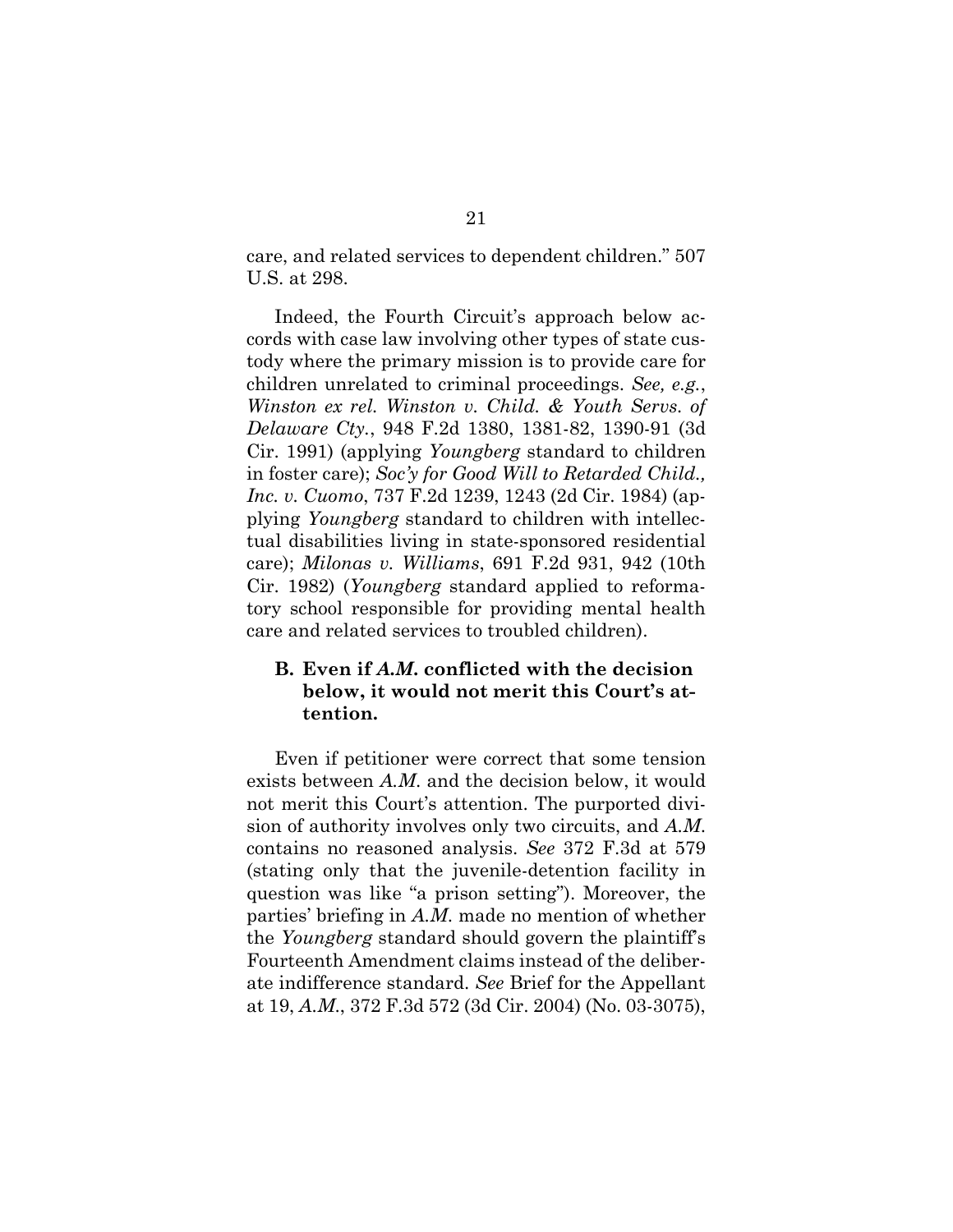2003 WL 24301184, at \*19; Brief of Appellee at 4, 6, *A.M*., 372 F.3d 572 (3d Cir. 2004) (No. 03-3075), 2003 WL 24301186, at \*4, \*6; Reply Brief for Appellant at 12, *A.M.,* 372 F.3d 572 (3d Cir. 2004) (No. 03-3075), 2004 WL 3757228, at \*12.

Indeed, there is good reason to believe that if the Third Circuit is confronted with a similar case in the future, it will reach a different result. Importantly, *A.M.*'s conclusory treatment of juvenile delinquency detainees as identical to adult criminal detainees predates this Court's decisions establishing that "children are constitutionally different from adults." *Miller v. Alabama*, 567 U.S. 460, 471 (2012).

It was not until nearly a year after *A.M.* was decided that this Court identified three "general differences" between adults and minors. *Roper v. Simmons*, 543 U.S. 551, 569 (2005). First, children's "lack of maturity" and "underdeveloped sense of responsibility" lead to "impetuous and ill-considered actions and decisions." *Id.* (internal citation omitted). Second, children are "more vulnerable or susceptible to negative influences and outside pressures," due in part to their limited "control[] over their own environment." *Id.* Lastly, a child's character is "less fixed" than that of an adult, indicating that children have a heightened capacity for reform. *Id.* at 570.[7](#page-28-0)

<span id="page-28-0"></span><sup>7</sup> This Court has repeatedly affirmed these "commonsense" and "self-evident" conclusions concerning juveniles' behavior and perception. *J.D.B. v. North Carolina*, 564 U.S. 261, 272 (2011). It has likewise observed that these conclusions are corroborated *(cont'd)*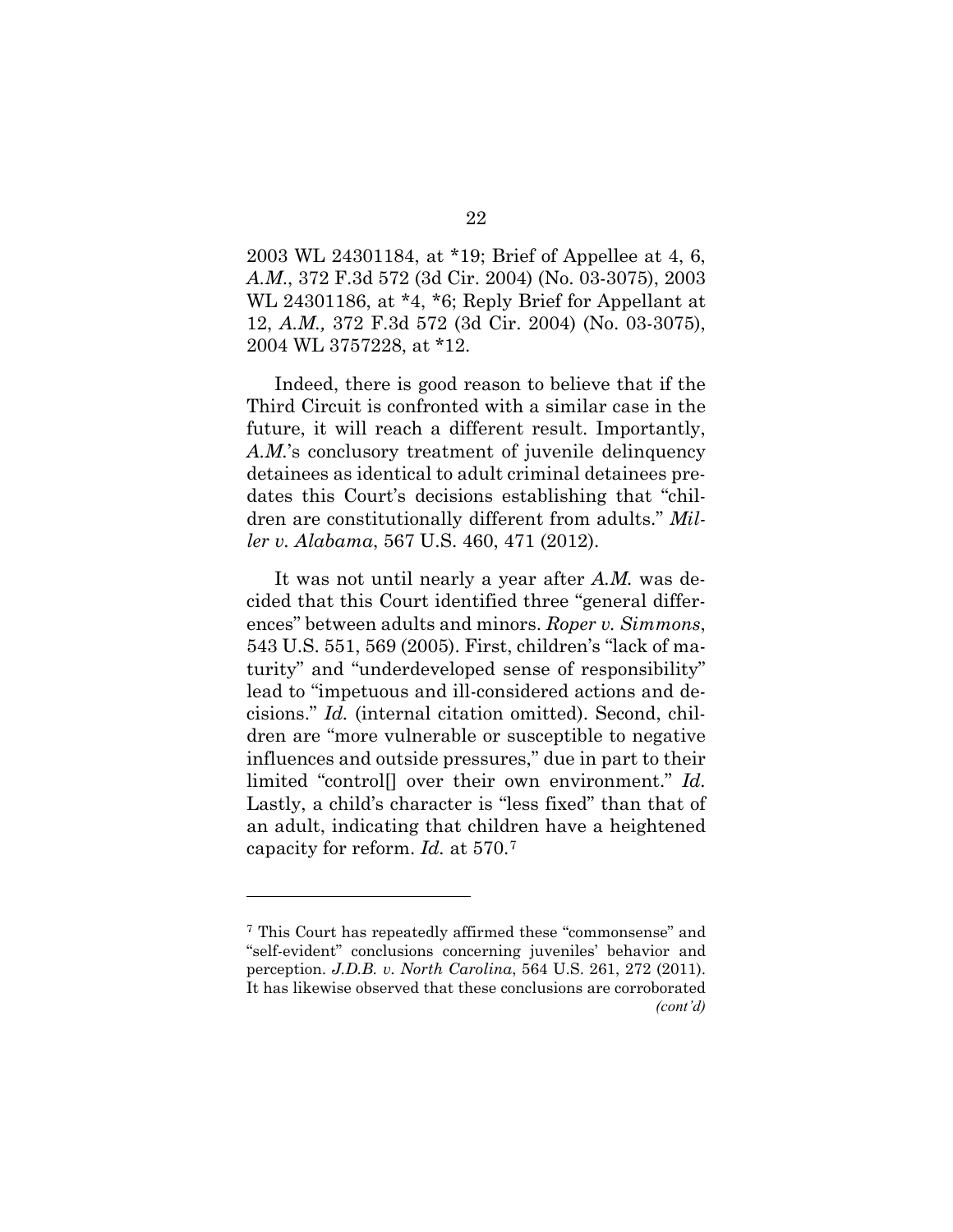Of particular relevance here, the Court has explained in recent years that children's distinctive attributes compel higher constitutional standards for their confinement. For instance, juveniles who are under the age of eighteen at the time of their crimes cannot be sentenced to execution, *Roper*, 543 U.S. 551, or to mandatory life without parole, *Miller v. Alabama*, 567 U.S. 460 (2012). Furthermore, police must consider a child's age when determining whether that child is in custody for *Miranda* purposes. *J.D.B*., 564 U.S. 261. The Fourth Circuit correctly relied on this recent precedent "recognizing that children are psychologically and developmentally different from adults" in concluding that "the *Youngberg* standard is particularly warranted" where, as here, the juveniles at issue are in government custody for caretaking purposes. Pet. App. A30. It is likely that the Third Circuit likewise would consider these developments in a future case.

The *A.M.* panel also lacked the benefit of subsequent position statements by the U.S. Department of Justice (DOJ) recognizing that the *Youngberg* standard of care governs juvenile detention facilities. *See, e.g*., Letter of Findings from Bradley J. Schlozman, Acting Assistant Attorney General, Civil Rights Division, to Mitch Daniels, Governor of Indiana, Re: Investigation of the South Bend Juvenile Correctional Facility at 3, 9-10 (Sept. 9, 2005) ("South Bend Letter"), https://www.justice.gov/sites/default/files/crt/

by "science and social science," *Miller*, 567 U.S. at 471-72, and are consistent with the "legal disqualifications placed on children as a class," J.D.B., 564 U.S. at 273 & n.6 (listing examples).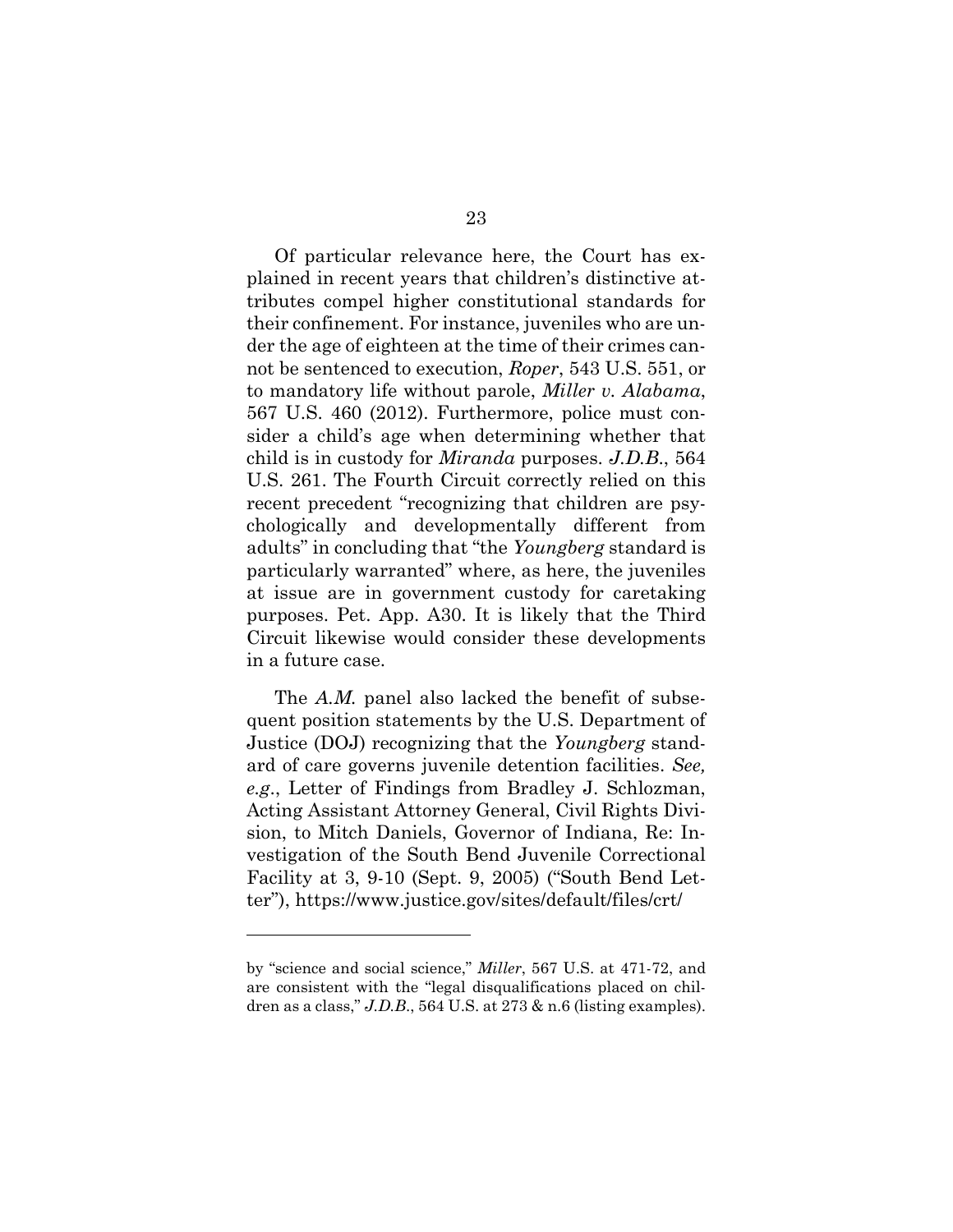legacy/2011/04/14/split\_indiana\_southbend\_juv\_findlet\_9-9-05.pdf [https://perma.cc/4XGH-SW6A]; Letter of Findings from Thomas E. Perez, Assistant Attorney General, Civil Rights Division, to Michel Claudet, President, Terrebonne Parish, Re: Terrebonne Parish Juvenile Detention Center at 4, 16 (Jan. 18, 2011) ("Terrebonne Letter"), https://www.justice.gov/sites /default/files/crt/legacy/2011/02/01/TerrebonneJDC\_ findlet\_01-18-11.pdf, [https://perma.cc/B5Z9-KVGP]; Letter of Findings from Thomas E. Perez, Assistant Attorney General, Civil Rights Division, to Robert Moore, Chair, Leflore County Board of Supervisors, Re: Investigation of the Leflore County Juvenile Detention Center at 3-4 (Mar. 31, 2011) ("Leflore Letter"), https://www.justice.gov/sites/default/files/crt /legacy/2011/04/14/LeFloreJDC\_findlet\_03-31-11.pdf, [https://perma.cc/KB7T-VYLK].

Specifically, DOJ has invoked *Youngberg*'s "professional judgment" standard to assess the constitutional adequacy of the mental health care provided at such facilities. South Bend Letter at 10 n.8; Terrebonne Letter at 15-16; Leflore Letter at 3-4, 9-13 (stating that the *Youngberg* standard applies but concluding that the facility failed to satisfy even the lower deliberate-indifference standard).

Given these developments, the Third Circuit would have good reason in a future case to adopt the *Youngberg* standard of care for juvenile delinquency detention. Certainly, between these developments and the factual differences between juvenile delinquency detainees and unaccompanied immigrant minors in government custody for caretaking purposes, the Third Circuit would not be bound by *A.M.* to apply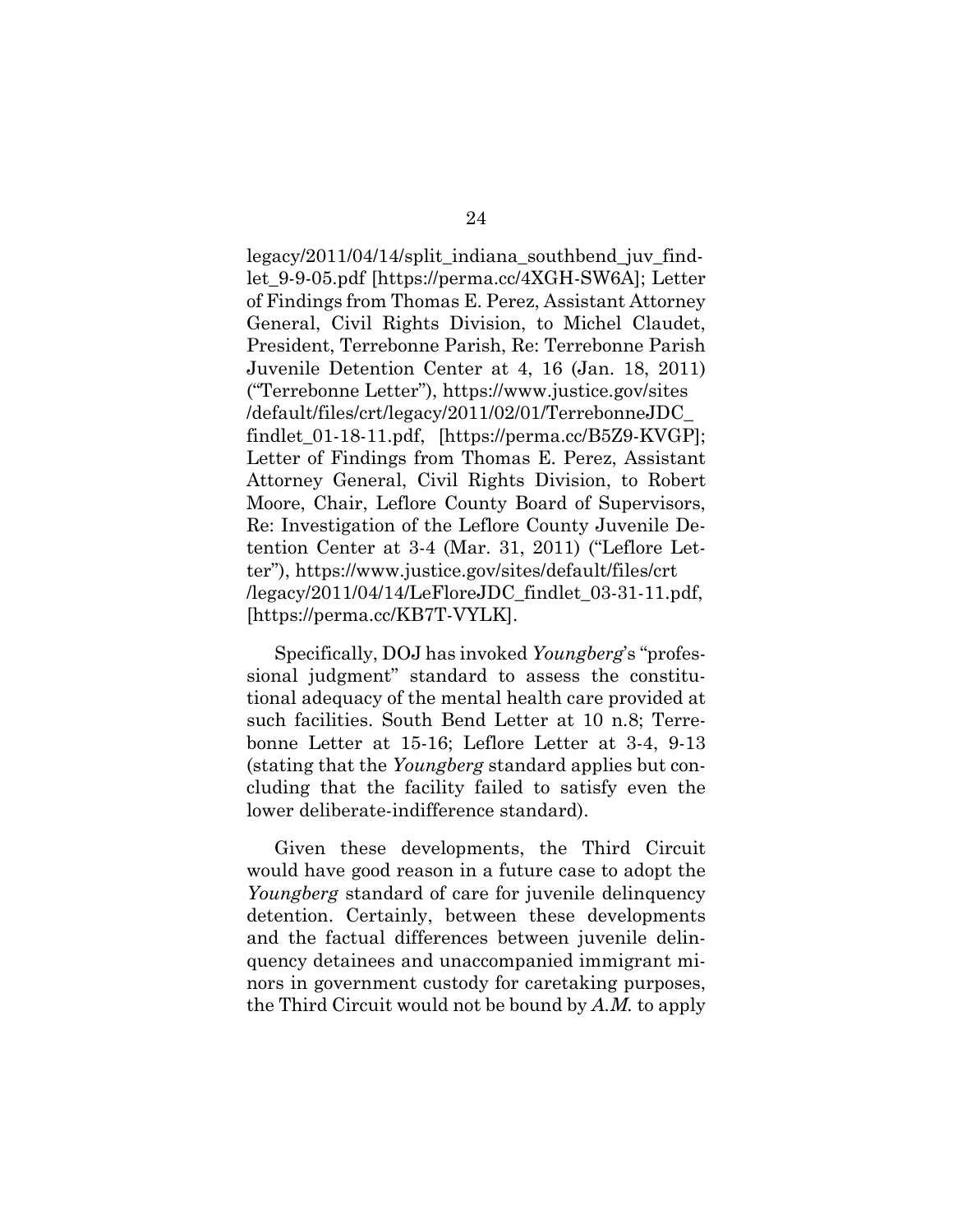the deliberate indifference standard to a case like this one.

## <span id="page-31-0"></span>**C. The decision below faithfully applies this Court's precedent regarding the standard of care for individuals institutionalized for their own health and safety.**

Petitioner's challenge to the merits of the Fourth Circuit's holding fares no better, largely for the same reasons. As the Fourth Circuit explained, the application of the professional judgment standard here follows directly from *Youngberg*. In *Youngberg*, this Court announced that the professional judgment standard applies to the care of persons in state custody for caretaking purposes because "[p]ersons who have been involuntarily committed are entitled to more considerate treatment and conditions of confinement than criminals whose conditions of confinement are designed to punish." 457 U.S. at 321-22. Respondents were institutionalized pursuant to a regulatory scheme authorizing the government to take custody of unaccompanied immigrant children for caretaking purposes, consistent with the government's concern for the particular vulnerability of minors. *See* Pet. App. A23-26. Accordingly, the professional judgment standard governs their care.

Petitioner emphasizes that respondents were placed at SVJC in particular because of safety concerns, but that is no different than the *Youngberg*  plaintiff, who had to be institutionalized due to violent behavior. *See* Pet. App. A26-27. The key fact remains that the purpose of the government custody is caretaking. Respondents have not been adjudicated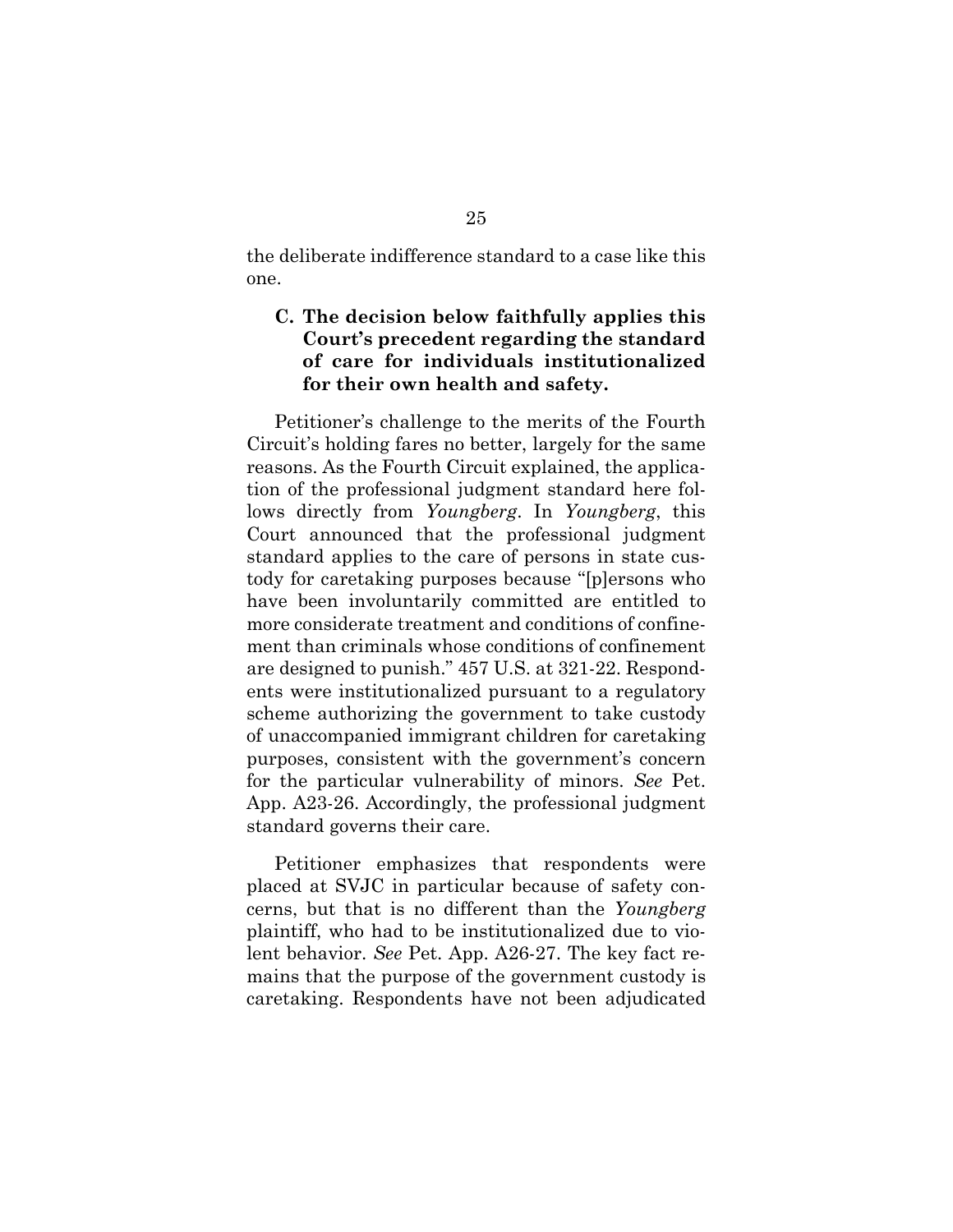guilty of any crime and are not being detained in relation to any criminal proceedings. As this Court observed in *Flores*, when undocumented minors are kept in government custody, it is because they have no adult family member to care for them. 507 U.S. at 310-11. The Court explained that "[w]here a juvenile has no available parent, close relative, or legal guardian, where the government does not intend to punish the children," such custody "is rationally connected to a governmental interest in 'preserving and promoting the welfare of the child' and is not punitive." *Id.* at 303 (internal citation omitted).[8](#page-32-0)

The primary distinction between respondents and the *Youngberg* plaintiff is that respondents are minors—but that distinction only further compels application of the professional judgment standard. As noted earlier, *supra* at 22-23, this Court has repeatedly recognized that biological and developmental differences between adults and youth require different constitutional thresholds for the treatment of juveniles in confinement. *See, e.g., J.D.B.*, 564 U.S. at 273; *Roper*, 543 U.S. at 569.

<span id="page-32-0"></span><sup>8</sup> Although the dissent suggests that *Flores* supports the application of rational basis review in this case, Pet. App. A44-45, petitioner does not press that argument before this Court, and for good reason. As the panel majority explained, *Flores* applied rational basis review only with respect to decisions about where to place unaccompanied children, after determining that children do not have a fundamental right to be placed with a private custodian rather than kept in state custody. The Court did not remotely suggest that rational basis review should apply to a wellestablished fundamental right like adequate medical care. *See*  Pet. App. A25 n.12.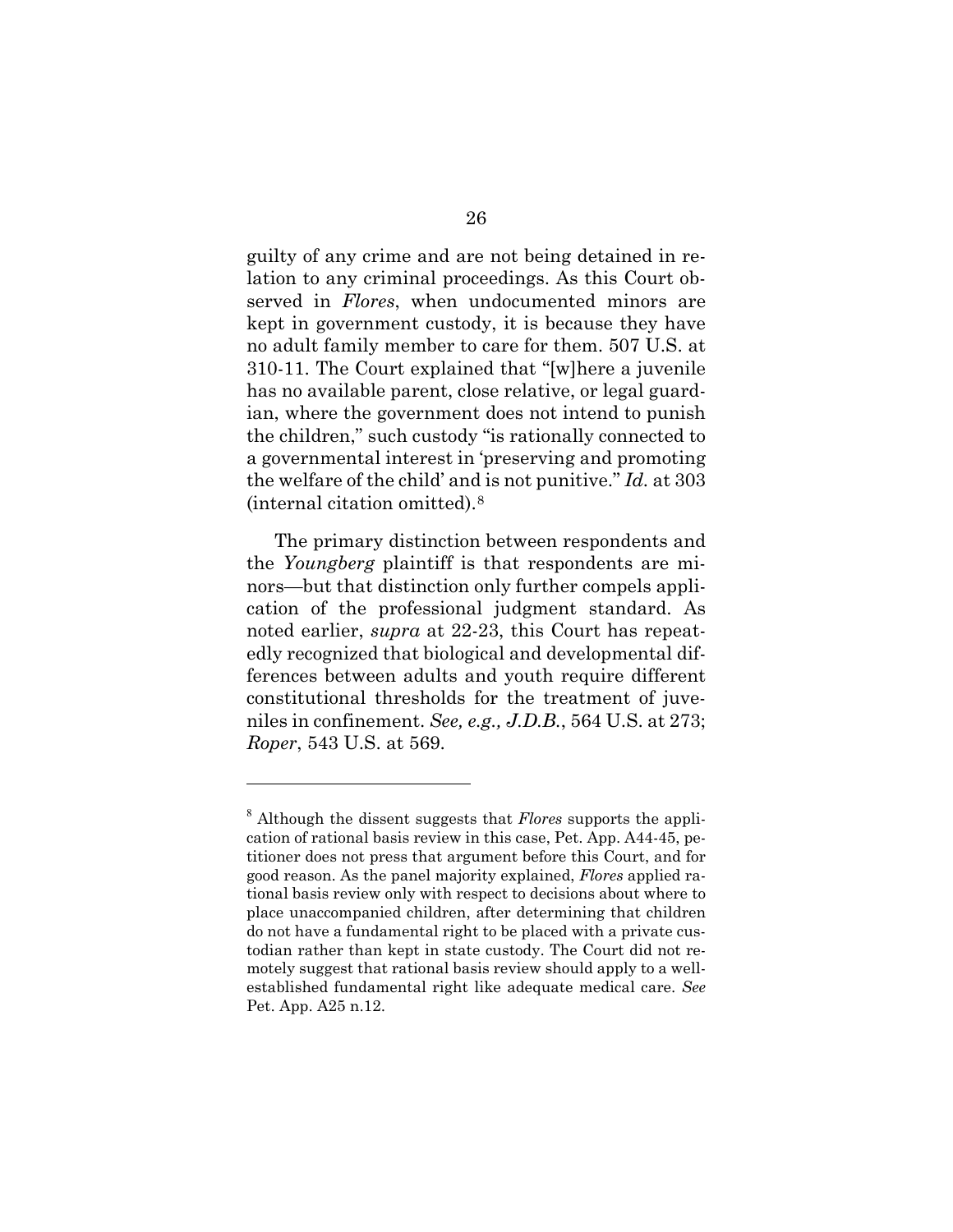Petitioner offers two criticisms of the Fourth Circuit's *Youngberg* analysis, neither of which has merit. First, petitioner asserts that the court's application of *Youngberg* to respondents' inadequate medical care claims improperly "supplants the objective reasonableness test adopted by this Court for detainee claims of excessive force." Pet. 21. As petitioner acknowledges, Pet. 6-7, however, no excessive force claims were before the Fourth Circuit; the court of appeals applied the professional judgment standard solely to respondents' inadequate mental health care claim. Pet. App. A33.

Petitioner's argument appears to be that the Fourth Circuit's decision nonetheless determines the standard of care for excessive force claims because respondents' inadequate mental health care claim includes allegations that petitioner often resorted to physical restraint as a substitute for providing mental health treatment to respondents. Pet. 21-24. But that is precisely the factual posture of *Youngberg*: Plaintiffs argued that Youngberg was physically restrained rather than provided with appropriate treatment, in violation of his constitutional right to adequate medical care. 457 U.S. at 310-11. In any event, if anything, it is *easier* to establish liability under the objective reasonableness standard than under the professional judgment standard, so this argument provides no help to petitioner's defense.

Second, petitioner asserts that the Fourth Circuit mischaracterized the *Youngberg* standard. Pet. 24. The court's statement of the professional judgment standard, however, is a direct quote from *Youngberg*: To establish a constitutional violation, the evidence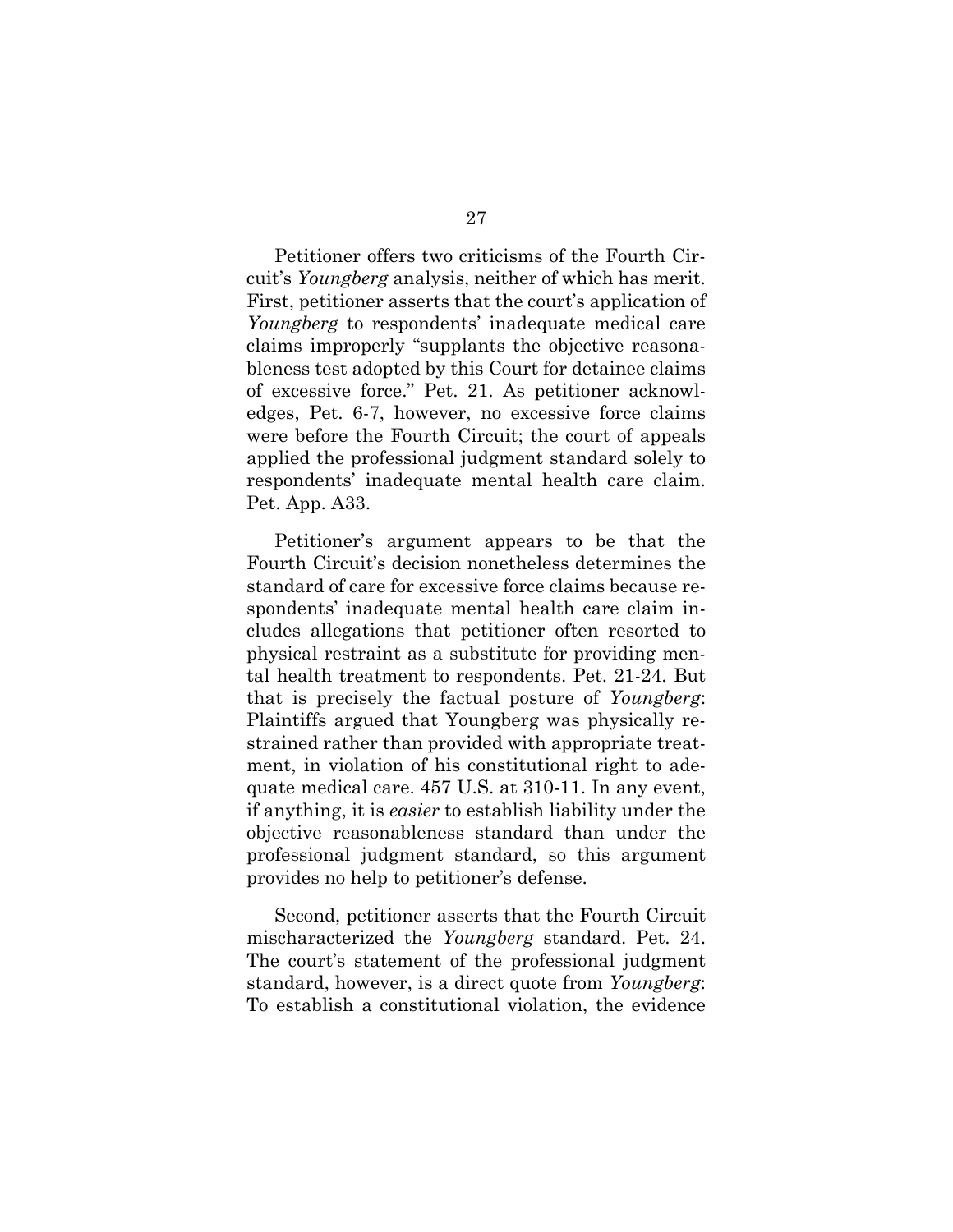must show "such a substantial departure from accepted professional judgment, practice, or standards as to demonstrate that the person responsible actually did not base the decision on such a judgment." Pet. App. A30 (quoting 457 U.S. at 323). The court emphasized that "evidence establishing mere departures from the applicable standard of care is insufficient to show a constitutional violation." *Id.* (internal quotation omitted). Instead, "the proper inquiry is whether the decision was so completely out of professional bounds as to make it explicable only as an arbitrary, nonprofessional one." *Id*.[9](#page-34-0)

Petitioner's primary quibble with the Fourth Circuit's discussion of the *Youngberg* standard is that petitioner believes the court should have held that SVJC satisfied that standard. Pet. 24-26. The Fourth Circuit expressly declined to reach that question, however, reasoning that the district court should determine in the first instance whether the evidence supports summary judgment for either party. Pet. App. A3. Certainly, there is no reason for *this* Court to make that determination in the first instance. *See Cutter v. Wilkinson*, 544 U.S. 709, 718, n.7 (2005) ("[W]e are a court of review, not of first view.").

<span id="page-34-0"></span><sup>9</sup> The Fourth Circuit's observation that the *Youngberg* standard does not require proof of subjective intent is in accord with the other courts of appeals. *See, e.g*., *Ammons v. State of Washington Dep't of Soc. & Health Servs.*, 648 F.3d 1020, 1029 (9th Cir. 2011); *Battista v. Clarke*, 645 F.3d 449, 453 (1st Cir. 2011).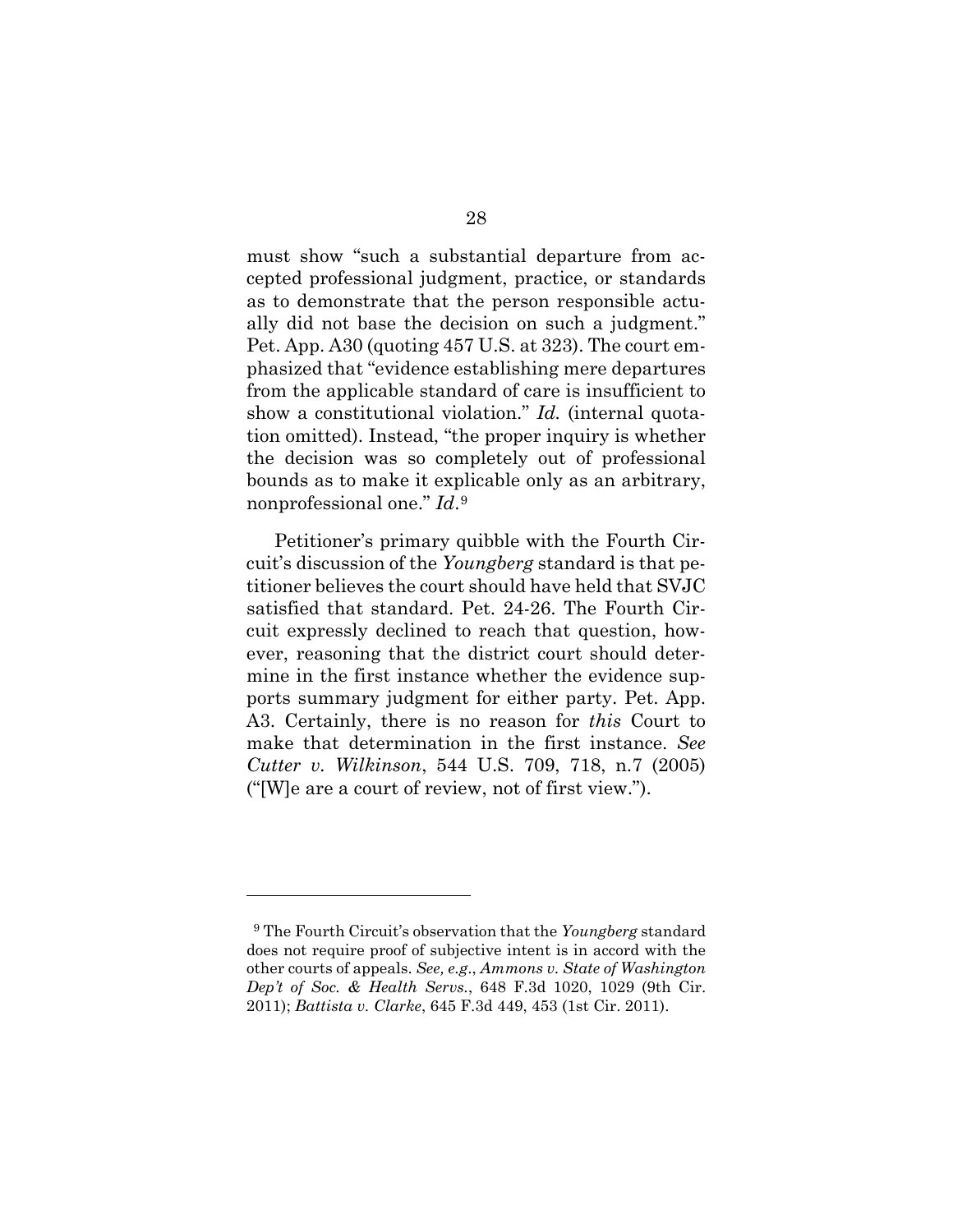## <span id="page-35-0"></span>**II. Petitioner offers no reason for this Court to review the Fourth Circuit's determination that respondents' claim is redressable.**

Petitioner also asks the Court to review the court of appeals' conclusion that respondents' claim is redressable. But petitioner does not purport to identify any division of authority implicated by that determination, nor does the petition point to any other basis that would warrant the Court's review. None exists. The Fourth Circuit's redressability determination is nothing more than the fact-bound application of settled law. Indeed, not even the dissenting judge below expressed any disagreement on this point.

Petitioner argues that respondents' claim is not redressable in this litigation because ORR "retains ultimate responsibility for [respondents'] placement and mental health treatment." Pet. App. A18. But as the court of appeals explained, respondents allege injuries resulting from the actions of SVJC, not ORR, and their proposed declaratory and injunctive relief focuses on the treatment and services that SVJC provides. *Id.* "[W]hile ORR may be charged with placing children in a facility and supervising these facilities, ORR is not responsible for directly implementing the care and treatment at the facility—that job is SVJC's." Pet. App. A19 (internal citations omitted).

Consistent with this allocation of responsibility, the court of appeals found that much of the relief sought by respondents is "not subject to ORR approval," Pet. App. A20, and therefore may be implemented by petitioner upon order of the court in this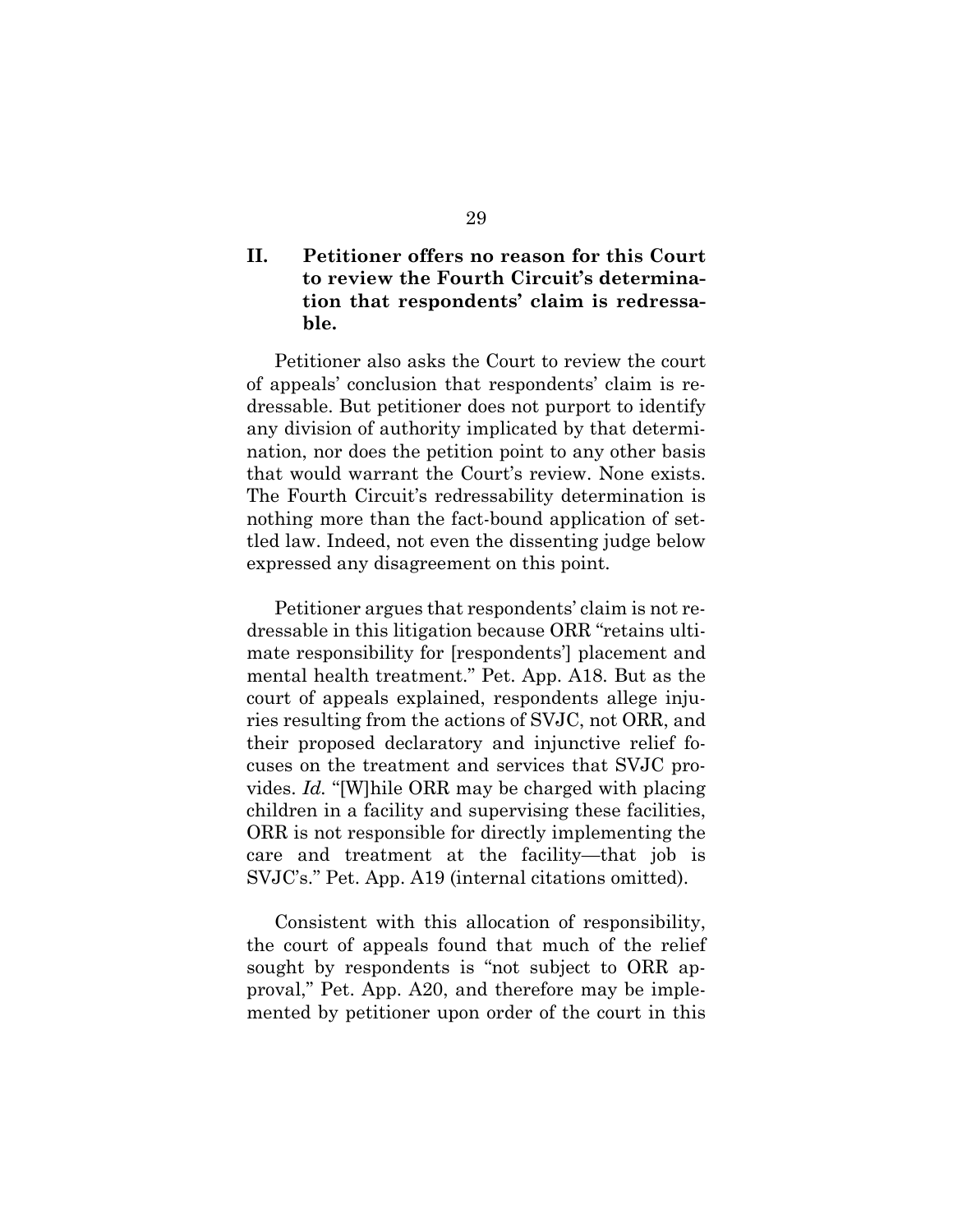litigation. And even for the forms of relief that may require ORR approval, the court observed, SVJC "plays the determinative role in deciding what treatment measures are proposed for implementation." Pet. App. A21. Respondents have thus shown that "they personally would benefit in a tangible way from the court's intervention." Pet. App. A18 (internal quotation marks omitted); *see Utah v. Evans*, 536 U.S. 452, 464 (2002) (holding that redressability is satisfied when a decision's "practical consequence[s] . . . would amount to a significant increase in the likelihood that the plaintiff would obtain relief that directly redresses the injury suffered").

Petitioner's emphasis on ORR's legal custody over respondents, Pet. 16-17, is irrelevant. Respondents' claim is based on SVJC's failure to provide adequate care in its capacity as respondents' *physical* custodian—i.e., the day-to-day care provider and decisionmaker regarding what services respondents receive and how they are treated when they exhibit symptoms of mental illness. Petitioner's only response to this point is to repeat its legally and factually erroneous contention that ORR has sole authority to implement improved mental health services for minors "in SVJC's physical custody." Pet. 17. The Fourth Circuit thoroughly explained why the statutory and regulatory framework forecloses that argument: ORR's role is to coordinate the care of children placed "in facilities that meet minimum standards of care," but it does not make decisions for the "day-to-day treatment of children at SVJC." Pet. App. A19 (citing 6 U.S.C. § 279(b)(1)(G)-(H); 45 C.F.R. §§ 410.102(c), 410.200- 410.209).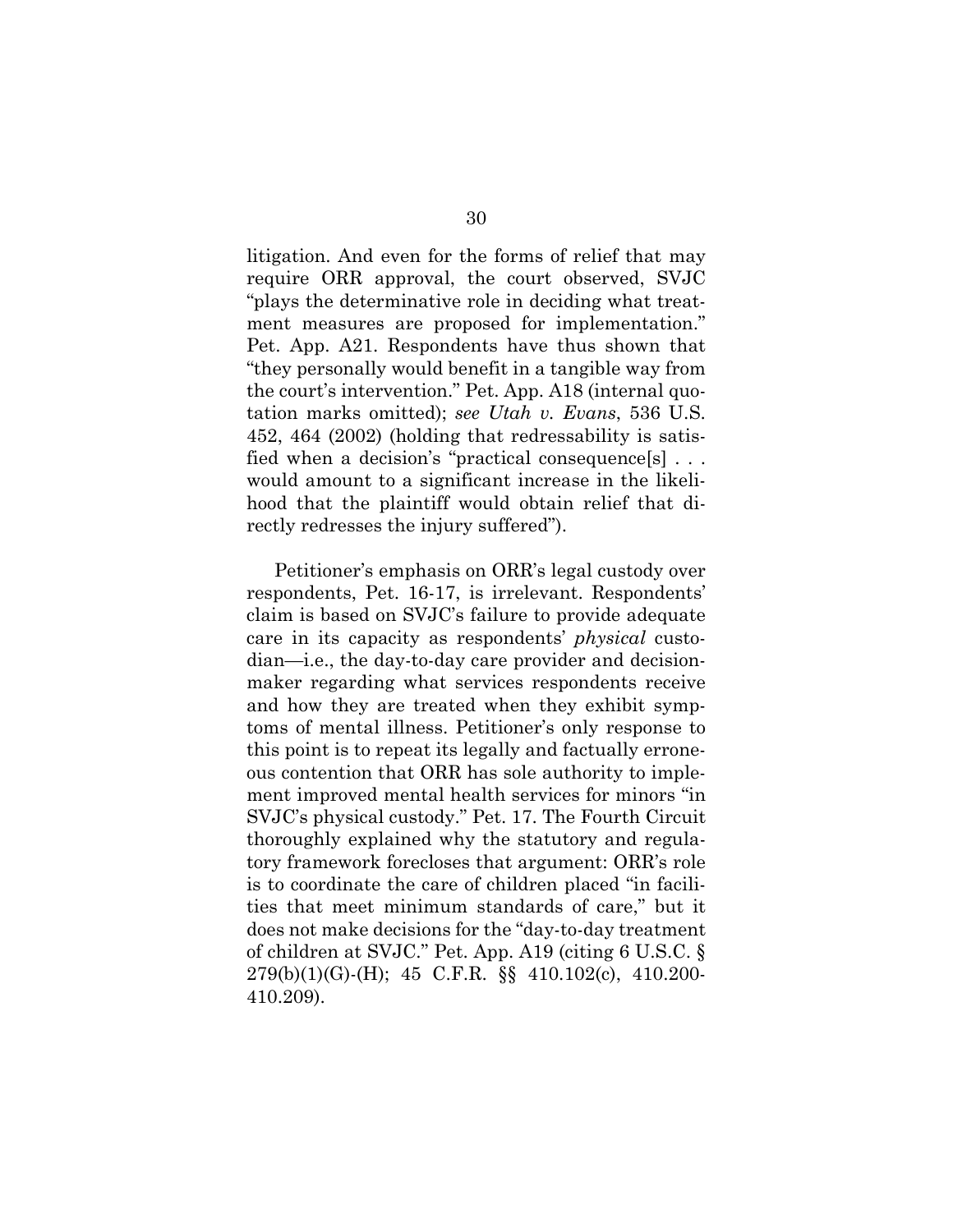As petitioner implicitly concedes, the court's redressability determination does not implicate any division of authority. To the contrary, it flows directly from this Court's decision in *Bennett v. Spear*, 520 U.S. 154 (1997). *See* Pet. App. A20. In *Bennett*, this Court held that ranchers in Oregon had standing to challenge a Biological Opinion issued by the Fish and Wildlife Service (Service) because the Opinion caused the Bureau of Reclamation to reduce water flows, which injured the ranchers. 520 U.S. at 168-69, 179. The Court explained that "while the Service's Biological Opinion theoretically serves an 'advisory function,' in reality it has a powerful coercive effect on the [Bureau]" because the statutory scheme "presupposes that the biological opinion will play a central role in the [Bureau's] decisionmaking process." *Id.* at 169.

As the Fourth Circuit observed, "ORR is similarly situated to the Bureau of Reclamation in *Bennett*." Pet. App. A21. "While [ORR] may have final say over the provision of certain medical or mental health services, its decision is not independent of that made by [petitioner]." *Id.* As the regulatory framework and cooperative agreement make clear, it is petitioner who decides "what treatment measures are proposed for implementation." *Id.* It is petitioner who "provide[s] residential shelter and services for [unaccompanied immigrant children] in compliance with respective State residential care licensing requirements, . . . pertinent federal laws and regulations, and the ORR's policies and procedures[.]" Pet. App. A19. And it is petitioner who "must provide . . . appropriate mental health interventions when necessary." *Id.* (quoting cooperative agreement between ORR and petitioner).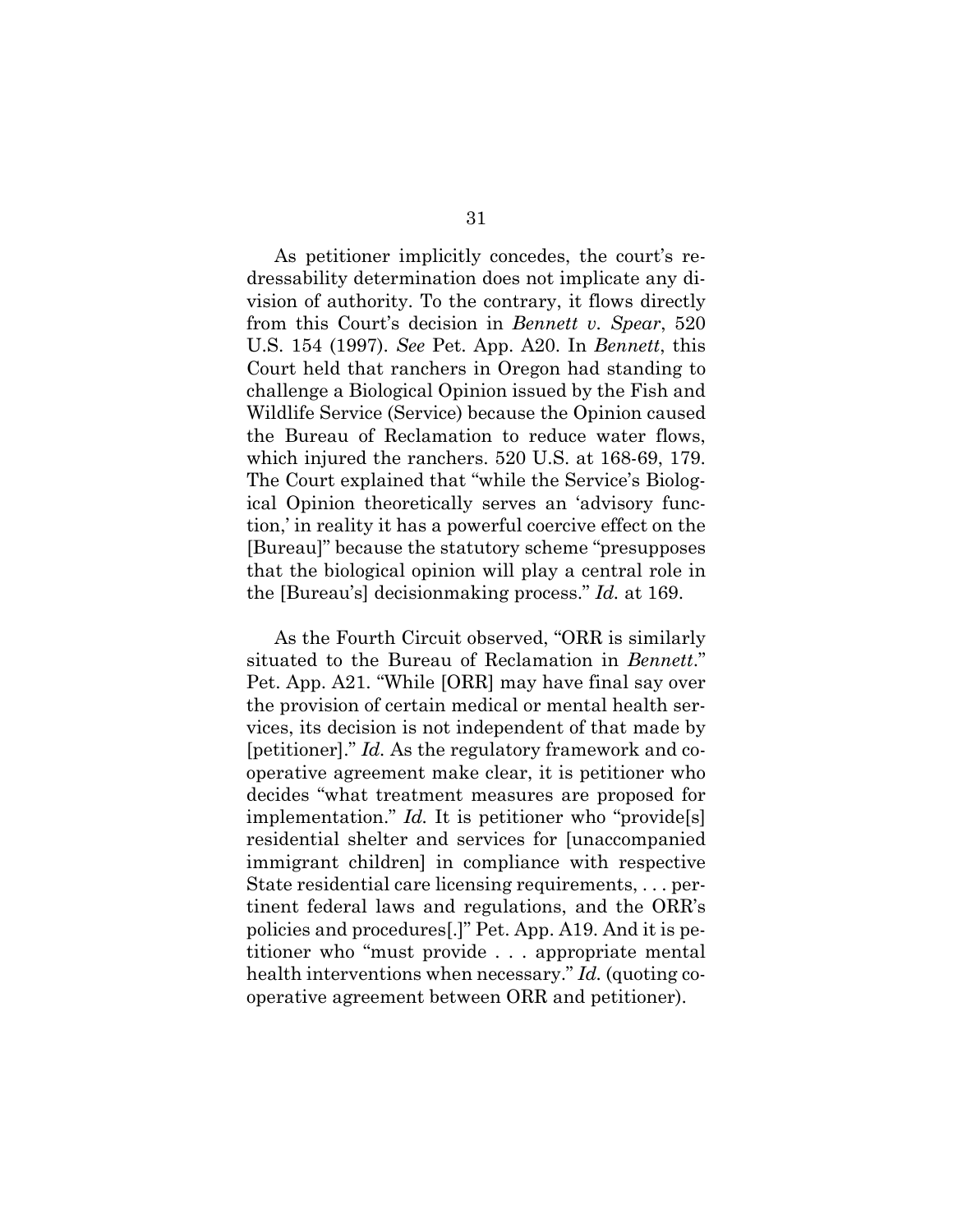Indeed, other circuits are fully aligned that redressability is satisfied under these circumstances. *See, e.g*., *Loggerhead Turtle v. Cty. Council of Volusia Cty., Fla.*, 148 F.3d 1231 (11th Cir. 1998) (holding that although the alleged harm—refusal to eliminate sources of artificial beachfront light—took place within nonparty municipalities which had supplemental authority to regulate artificial beachfront lighting restrictions, plaintiff's claims were redressable because defendant had a determinative role in the decision-making of the municipalities); *San Luis & Delta-Mendota Water Auth. v. Salazar*, 638 F.3d 1163, 1172 (9th Cir. 2011) (holding that farmers' claims that they experienced substantially reduced water deliveries because of the Fish & Wildlife Services' (Service) biological opinion were redressable because, although it was the Bureau of Reclamation (not the Service) that reduced water delivery, the Service's ability to enforce the opinion has a "determinative or coercive effect" that compelled the Bureau to reduce water flows); *Weaver's Cove Energy, LLC v. R.I. Coastal Res. Mgmt. Council*, 589 F.3d 458, 467-68 (1st Cir. 2009) (holding that Natural Gas Act permit applicant, challenging regulatory barriers imposed by defendant which stalled applicant's plan to build a liquefied natural gas terminal, satisfied redressability element because defendant's inaction in certifying terminal project had a "determinative or coercive" effect on the non-party federal agency's ultimate approval of the permit application).

In short, petitioner's second question presented is a fact-bound request for error correction where no error occurred.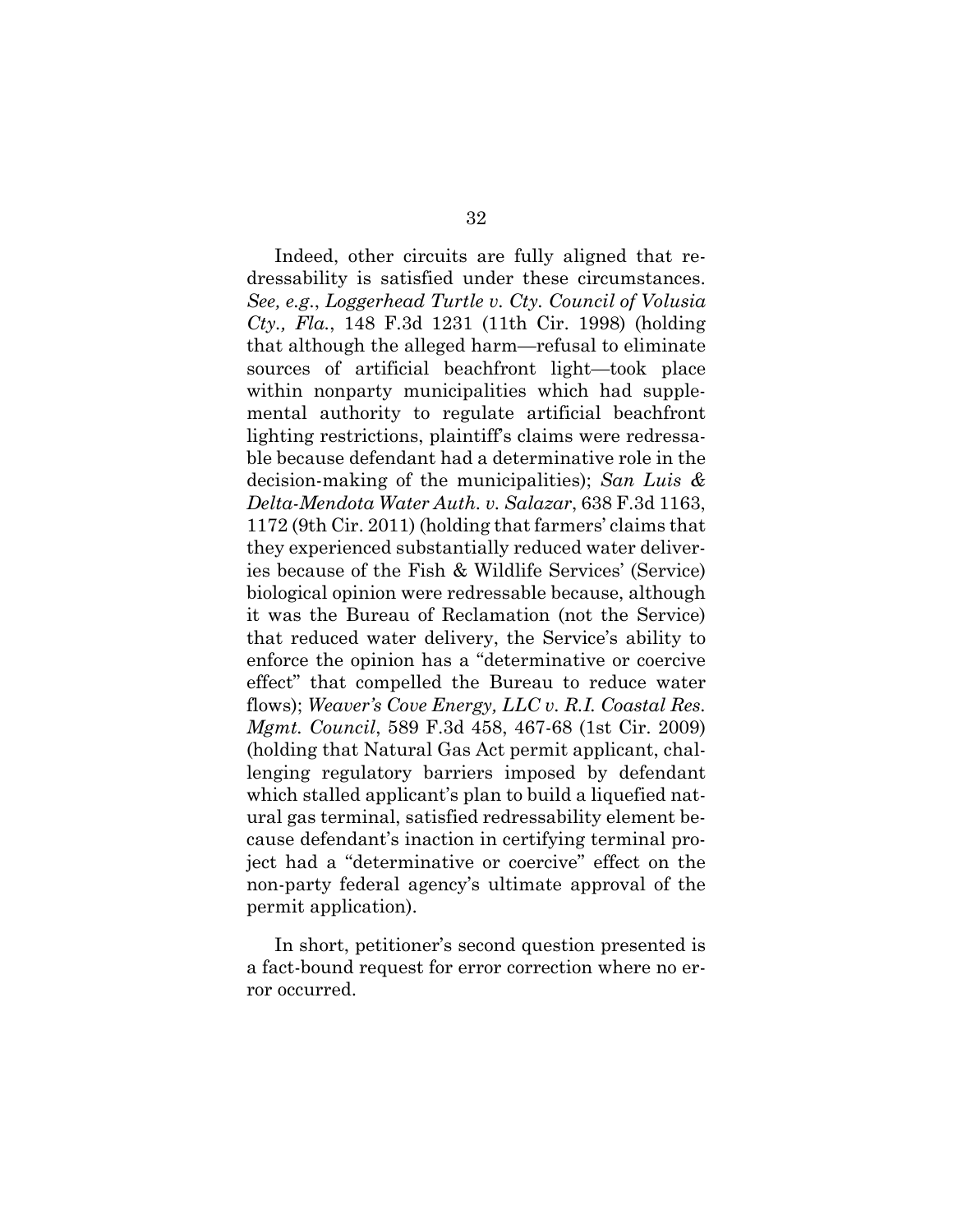#### <span id="page-39-0"></span>**III. This case is a poor vehicle for the Court's review.**

Even if the questions presented by petitioner merited the Court's review, this case would be a poor vehicle for review for three reasons.

First, the petition's interlocutory posture is such that this Court's resolution of the questions presented may be irrelevant to this litigation. Following the Fourth Circuit's decision, proceedings resumed in the district court, where petitioner has a pending motion to dismiss the complaint on numerous grounds, including that respondents' claim fails even under the *Youngberg* standard. *See* Defendant's Motion to Dismiss at 13-14, Doe *ex rel.* Lopez v. Shenandoah Valley Juvenile Ctr. Comm'n, No. 5:17-cv97-0009 (August 13, 2021). Conversely, the decision below indicates that SVJC's mental health care likely fails even under the deliberate indifference standard. *See* Pet. App. A36-39 (explaining that in granting summary judgment to SVJC based on the deliberate indifference standard, the district court "misread the record and failed to construe it in the light most favorable to the moving party"). Accordingly, even if this Court were to grant review and hold that the deliberate indifference standard applies, the Fourth Circuit would most likely reinstate its reversal of the district court's summary judgment ruling.

Second, the Fourth Circuit explicitly left it for the district court to determine on remand what the *Youngberg* standard requires under the circumstances of this case. In particular, the district court is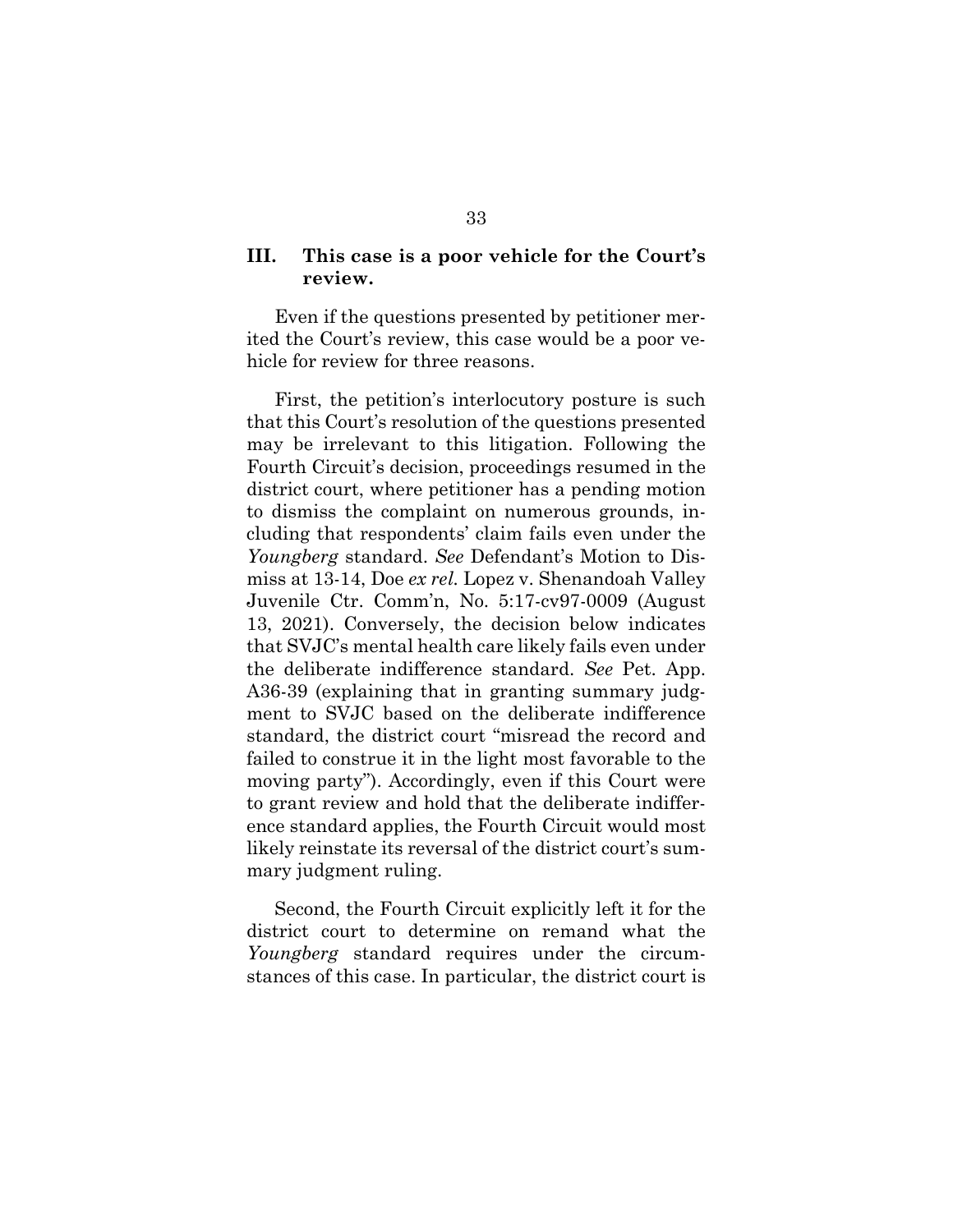tasked with determining, based on a review of the record evidence, the relevance of trauma-informed research and practices to SVJC's caretaking responsibilities given respondents' mental health needs relating to past trauma. Pet. App. A33-36. It would make little sense for the Court to review this case until that issue has been considered and resolved by the lower courts.

Finally, as the dissent acknowledges, SVJC is a highly unusual facility. At the time of the Fourth Circuit's decision, it was one of only three nationwide of its kind—i.e., facilities housing unaccompanied immigrant children with such severe behavioral and mental health problems that they are a danger to themselves or others. Pet. App. A53. And it is now the only such facility still in operation. *See* Defendant's Motion to Dismiss at 2, Doe *ex rel.* Lopez v. Shenandoah Valley Juvenile Ctr. Comm'n, No. 5:17-cv97-0009 (August 13, 2021) ("Currently, SVJC is the only secure facility housing [unaccompanied immigrant children] in the country."). Thus, petitioner's suggestion that this case "affects the administration of public detention centers nationwide," Pet. 15, greatly overstates its reach. The decision below does not consider the standard of care for all juvenile detention centers (let alone for all public detention centers), but solely the narrow category of juveniles housed at SVJC because they require a secure caretaking setting due to behavioral and mental health problems that pose a safety risk to themselves and others.

The dissent similarly mischaracterizes the scope of this litigation when it asserts that the decision below "will likely force a complete redesign of juvenile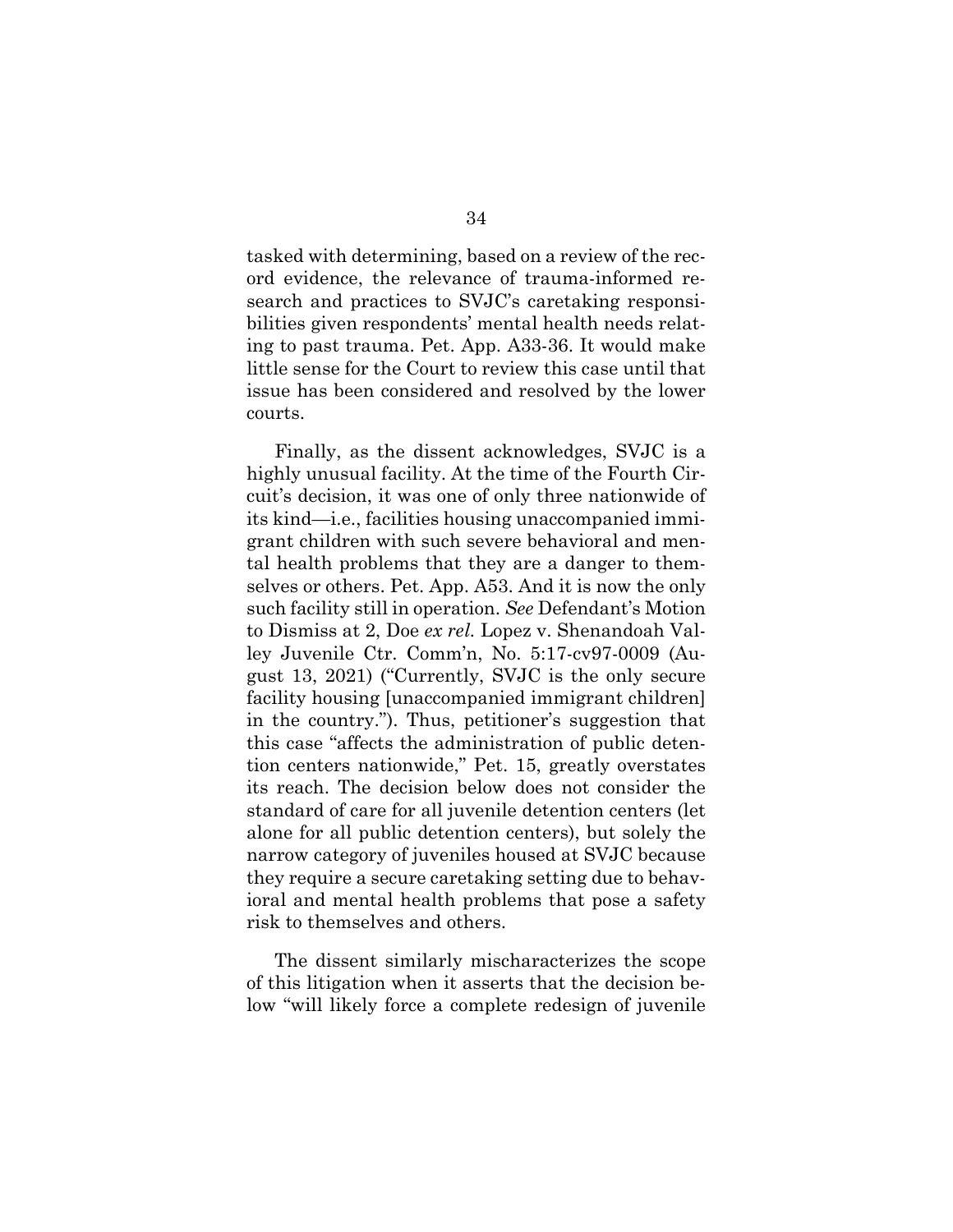detention systems." Pet. App. A52. Again, there is exactly one facility in the entire country subject to the professional judgment standard by the Fourth Circuit's reasoning: SVJC. And even with respect to SVJC, the dissent overstates the impact of the *Youngberg* standard. The professional judgment standard does not authorize courts to impose "the best course of mental health treatment for institutions," Pet. App. A54, but rather to determine whether the mental health care provided "is such a substantial departure from accepted professional judgment, practice, or standards as to demonstrate that the person responsible actually did not base the decision on such a judgment," *Youngberg*, 457 U.S. at 323; *see also id.* at 321- 22 (expressly rejecting a standard that would require "courts to specify which of several professionally acceptable choices should have been made").

This is a determination courts easily can and do make based on the expert evidence submitted by the parties. It is hardly prescriptive. And there is nothing unusual about a court determining whether a party's argument about a standard of care is supported by the opinions of relevant professionals. Whether SVJC can proffer evidence that the mental health care it provides to respondents is within the realm of accepted professional judgment is a determination the lower courts should make before this Court considers intervening.